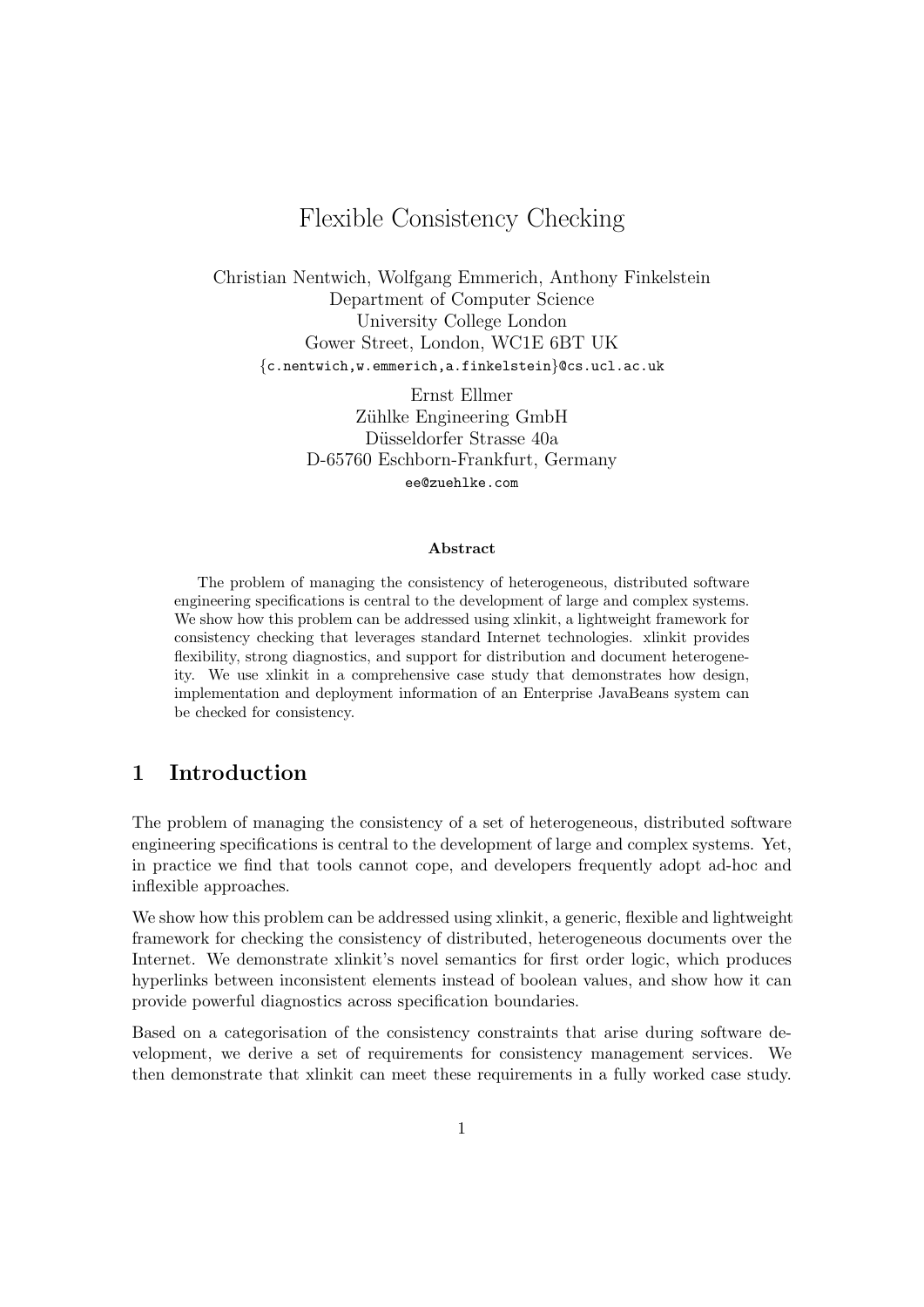The case study demonstrates how consistency constraints can be checked during the development of systems based on Enterprise JavaBeans. We show checks between design, implementation and deployment information.

An evaluation package for xlinkit, a web service and interactive demonstrations are available at http://www.xlinkit.com, and form a useful accompaniment to this paper.

The paper progresses from here as follows: we provide a brief introduction to XML technologies, the infrastructure on top of which xlinkit is built. This is followed by a detailed account of the types of consistency constraints we aim to support with this work and an introduction to xlinkit. Our case study then shows the practical application of xlinkit, followed by a brief section on the visualization of diagnostics. We conclude with a review of related work in the area of software engineering, and a conclusion that summarises what we have learnt and outlines future work.

# 2 XML Technologies

xlinkit, the consistency checking mechanism presented in this paper, relies on XML technologies. Is is therefore necessary to provide some technical background. This section can safely be skipped by readers familiar with the DOM, XLink and XPath.

The eXtensible Markup Language (XML) [8] is a recommendation of the World Wide Web Consortium (W3C) for specifying markup languages. Users can create their own markup elements and attributes. The relationships of the markup elements, such as which elements can be contained in others, can be controlled by providing a grammar, in the form of a Document Type Definition (DTD) or XML Schema [16]. XML files can then be checked, or validated, against the grammar to protect processing applications from syntax errors.

XML has simplified the creation of domain-specific markup languages. Software engineering is an obvious application area where many languages have been developed, for example the next generation of the CASE Data Interchange Format (CDIF)[15] will use XML, ADML [34] defines an XML DTD for software architecture interchange based on ACME [21], Enterprise JavaBeans [23] specify their deployment descriptors in XML and Ant [2] provides a dependency checking and make system based on XML.

In this paper, we will make reference to a number of XML languages. The most prominent amongst those is the XML Metadata Interchange (XMI) [32] language. XMI supports the storage of Meta-Object Facility (MOF) [29]-compliant models in XML format, in particular it includes a grammar for the UML as an example application. XMI DTDs are automatically generated and can be slightly verbose. Figure 1 shows an abbreviated fragment describing a class. XMI was primarily created as a standard for exchanging models between CASE tools provided by different vendors, however its encoding as an XML-based language means that it can be readily used by other applications. It is straightforward, for example, to translate XMI documents into a vector graphic markup language so as to make UML models accessible on the web [27].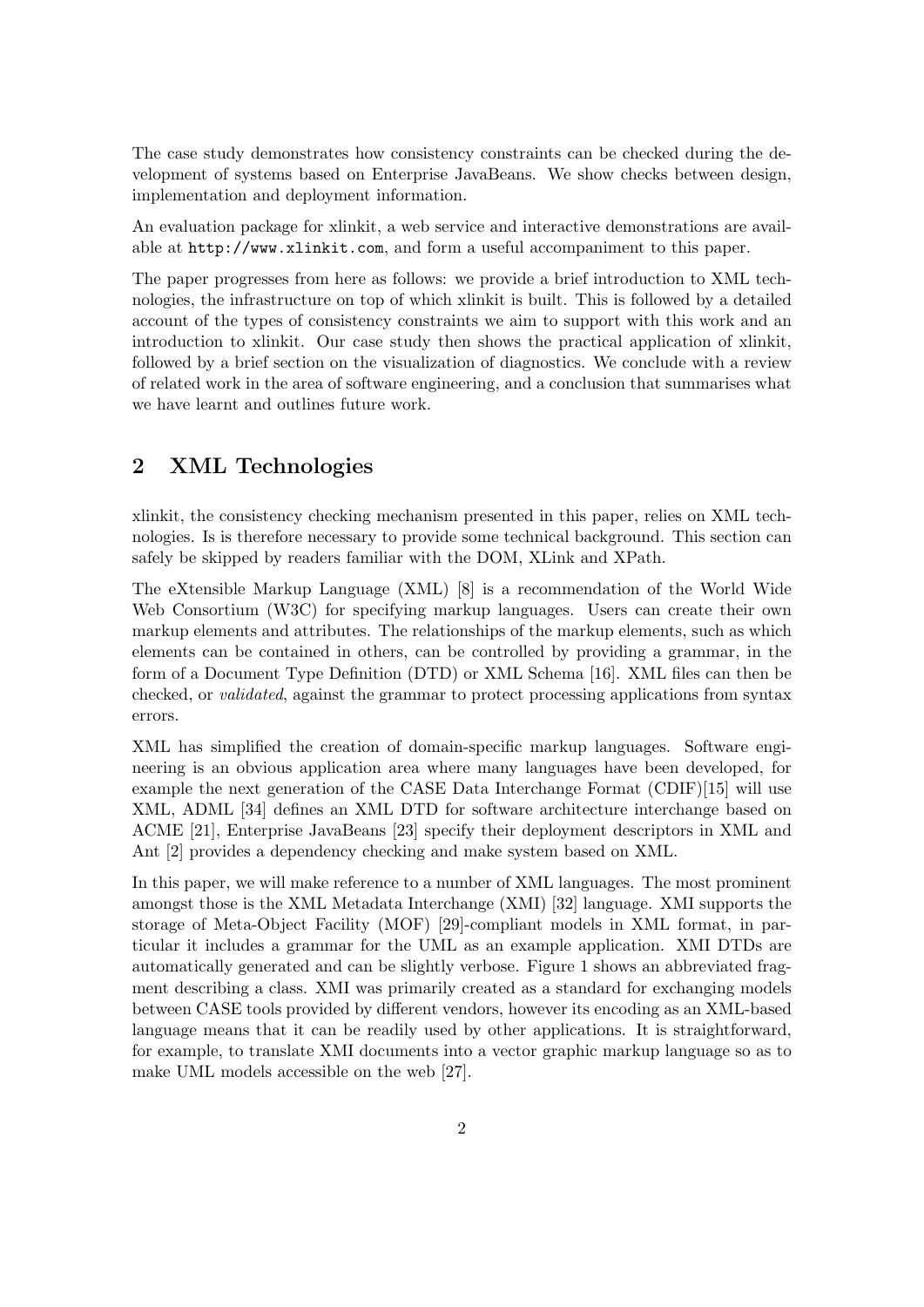```
<Foundation.Core.Class xmi.id = 'S.10007'>
  <Foundation.Core.ModelElement.name>
     BrowseReportWorkFlow
  </Foundation.Core.ModelElement.name>
  <Foundation.Core.ModelElement.visibility xmi.value = 'public'/>
   <Foundation.Core.GeneralizableElement.isRoot xmi.value = 'false'/>
   <Foundation.Core.GeneralizableElement.isLeaf xmi.value = 'true'/>
  <Foundation.Core.GeneralizableElement.isAbstract xmi.value = 'false'/>
  <Foundation.Core.Class.isActive xmi.value = 'false'/>
   ...
```
</Foundation.Core.Class>

Figure 1: Fragment of UML model in XMI

The Document Object Model (DOM) [3] is an application programming interface (API). It specifies a set of interfaces that can be used to manipulate XML content. XML content is represented in the DOM as an abstract syntax tree structure. The interfaces contain methods for manipulating nodes in the tree, traversal and event handling. The DOM provides a convenient mechanism for representing XML documents in memory and is implemented by most major XML parsers and XML databases.

XPath [9] is one of the foundational languages in the set of XML specifications. It permits the selection of elements from an XML document by specifying a tree path in the document. For example, the path /java/class would select all class elements contained in the java element, which is the root element. XPath also supports the restriction of selected elements by predicates and contains several functions, including functions for string manipulation. We use XPath for selecting sets of nodes from DOM trees.

XLink [10] is an XML markup language that provides additional linking functionality for web resources. HTML links are highly constrained, notably: they are unidirectional and point-to-point; have a limited range of behaviours; link only at the level of files unless an explicit target is inserted in the destination resource; and, most significantly, are embedded within the resource, leading to maintenance difficulties.

XLink addresses these problems allowing any XML element to act as a link, enabling the user to specify complex link structures and traversal behaviours and to add metadata to links. Figure 2 shows how to use XLink to turn an element into a link. The Foundation.Core.AssociationClass element has an xlink:type attribute attached to it – XLink aware processors will now recognise this element as a link. The element contains two elements of type locator, which will be recognised as link endpoints. This link now relates two classes contained in model1 xmi.xml and model2 xmi.xml, respectively. Most importantly, it links together two *elements* without the need of inserting any links directly into the files. It is this feature of linking elements that enables us to combine XLink and DOM trees to turn multiple DOM trees into a graph. This will be important in the software engineering applications of xlinkit demonstrated in this paper as the links will be used to highlight static semantic relationships among multiple, distributed DOM trees.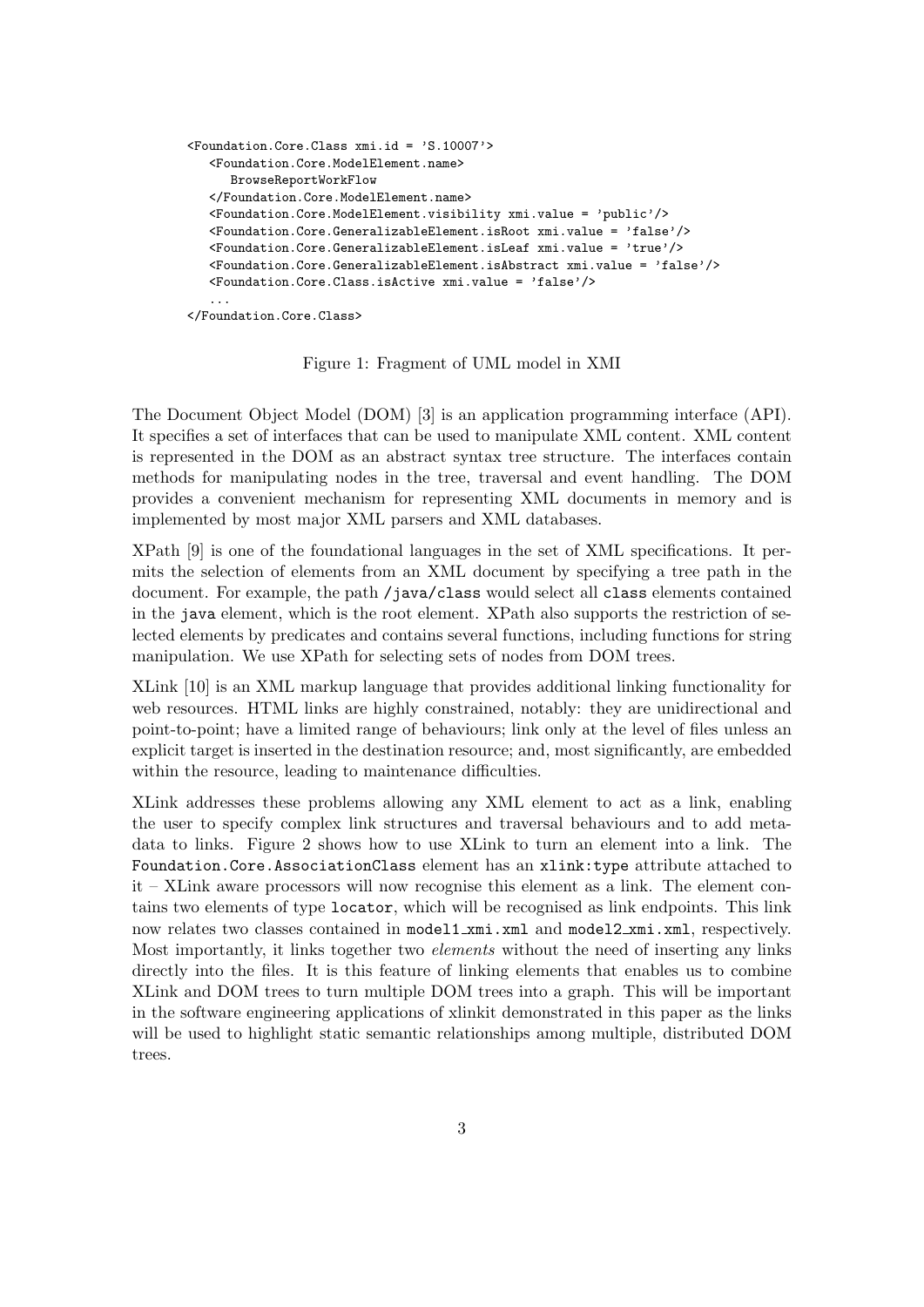```
<Foundation.Core.AssociationClass xmi.id = '3' xlink:type="extended">
   <Foundation.Core.ModelElement.name>
     Transaction
   </Foundation.Core.ModelElement.name>
   <Foundation.Core.ModelElement.visibility xmi.value = 'public'/>
   <Foundation.Core.Class.isActive xmi.value = 'false'/>
   <Connects
       xlink:type="locator"
       xlink:href="model1_xmi.xml#//Foundation.Core.Class[@xmi.id='1']"
       xlink:label="class 1"/>
   <Connects
       xlink:type="locator"
       xlink:href="model2_xmi.xml#//Foundation.Core.Class[@xmi.id='2']"
       xlink:label="class 2"/>
   ...
</Foundation.Core.Class>
```
Figure 2: Sample XLink

Since such "extended links" can be managed separately from the resources they link, it is possible to compile "linkbases", XML files that contain a collection of XLinks. Linkbases can then be selectively applied to establish hyperlinks between resources. The XLink language contains further constructs for specifying behaviour during link traversal and traversal restriction, which cannot be covered here.

# 3 Consistency Management

### 3.1 Constraints

Throughout the development lifecycle, many types of consistency constraints appear, including horizontal constraints between artifacts at the same stage of the lifecycle and vertical constraints between stages, for example between the design and implementation. Developers are aware of such constraints, yet they are rarely explicitly expressed let alone automatically checked. Instead, ad-hoc techniques such as inspection and manual comparisons are used to maintain consistency. It is our goal to aid developers in the task of managing consistency, by providing them with a more systematic approach and tools for automation. In order to achieve this, we first categorise the types of constraints that occur in practice, and then derive a set of requirements for tools that provide support support for these types of constraints.

In our categorisation, we use the Unified Modeling Language (UML) [31] as a guiding example. The UML is widely used in software development. It combines a graphical notation with a semi-formal language, based on the OMG's Meta-Object Facility (MOF) [29]. The language and notation provide support for capturing a system from a variety of perspectives, including static perspectives such as class diagrams and dynamic ones such as sequence diagrams.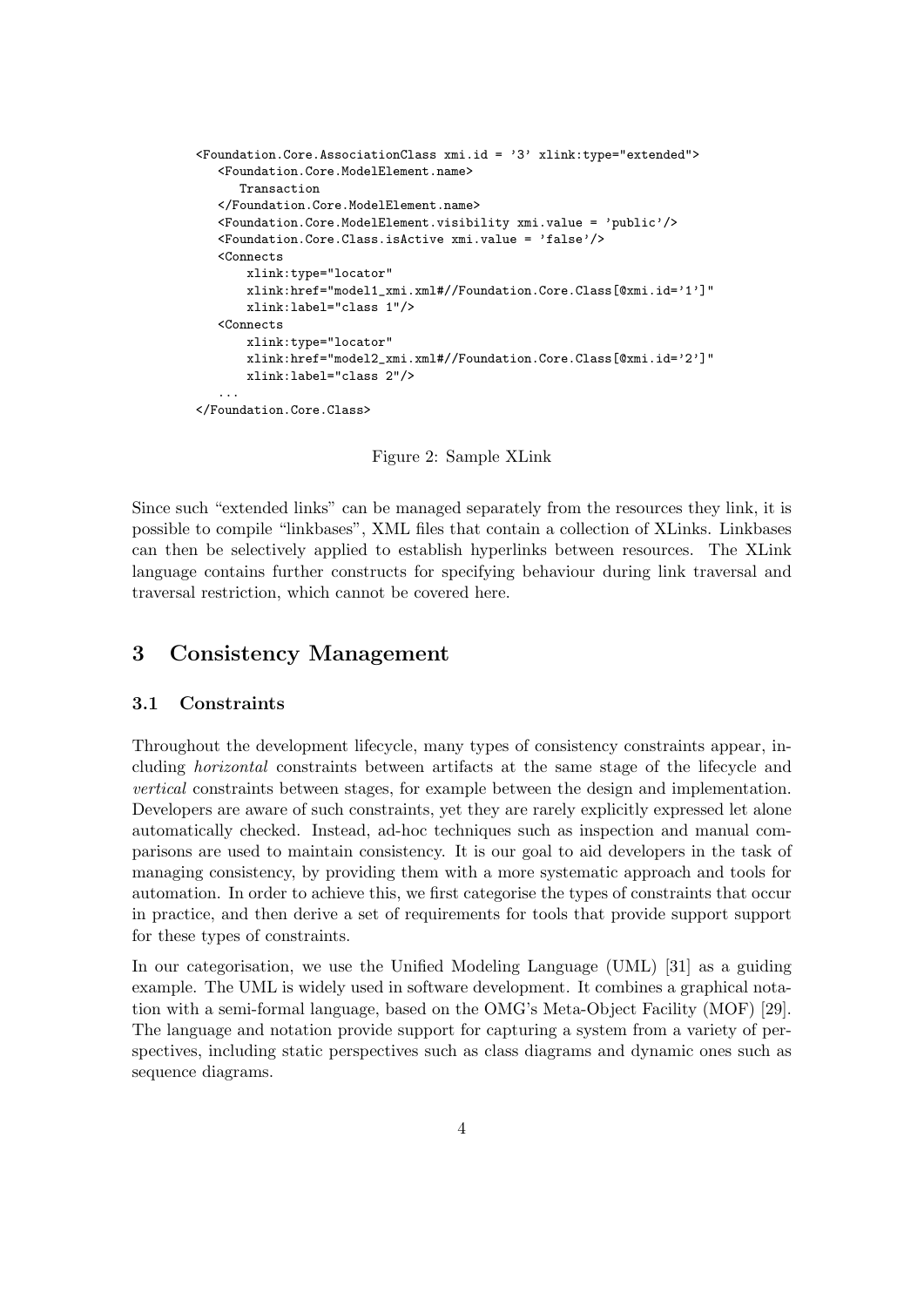Specification languages used in software engineering typically come with a set of static constraints that valid specifications have to obey. These constrain the relationships between the elements of the underlying semantic models of the language. We call such constraints standard constraints, because they are generally standardised when a specification language is formally defined. For example, the UML has a syntax, and models expressed in it have to obey static semantic constraints. The UML specification expresses these constraints in the Object Constraint Language (OCL) [31]. If any of the constraints are violated, by definition inconsistency is introduced into the model.

When putting any specification language, including the UML, to practical use it very frequently transpires that the expressive capabilities provided by the language are not sufficient for a particular purpose and require extension or adaptation. The specification language may not be semantically rich enough to capture all the information necessary, for example many design languages obscure architectural information or design patterns. Conversely, the language may be overly expressive and insufficiently concise for a particular practical purpose, for example many languages lead to specifications that are too complex to be shown to stakeholders. These problems can sometimes be circumvented by restricting the language or introducing naming conventions for specification artifacts. Such restrictions or conventions will invariably give rise to additional semantics not catered for by the language. It is thus important to properly specify the extension method, and to ensure that it is applied consistently. This can be accomplished by introducing extension constraints that supplement the standard constraints of a language.

In the case of the UML, it was recognised that the basic metamodel of the UML was not rich enough to express the architectural properties of distributed systems that build on middleware. The UML standard foresees such problems and includes a general extension framework centered around *stereotypes* and *tagged values*, which can be used to annotate model elements in a UML model with additional information. Certain extensions are peculiar to a domain, such as the domain of systems built on middleware, and have been standardised: the UML Profile for EJB [23] lists a set of stereotypes and tagged values for designing systems built on top of Enterprise JavaBeans [23] and the UML Profile for CORBA [30] provides similar features for CORBA [33]-based systems. These extension frameworks also supply a set of constraints that specify the properties that model elements annotated with the standardised stereotypes have to obey.

Two further classes of constraints often appear at different stages of the development lifecycle. For example, if we wish to check that the implementation of a system is consistent with the design, we have to introduce additional constraints that relate them. Or if we wish to refine the classes in our UML class diagrams into Z schemas, we need constraints between the Z specification and the UML model. In both examples, constraints arise naturally as the different specification or implementation languages denote the same elements of the semantic model. We refer to these constraints as integration constraints. Integration constraints also arise when one specification language is restricted to interoperate cleanly with another: when using the UML to design a Java-based system, we may want to check that the design does not include any multiple inheritance between classes.

Finally, developers frequently introduce additional constraints for their specifications. For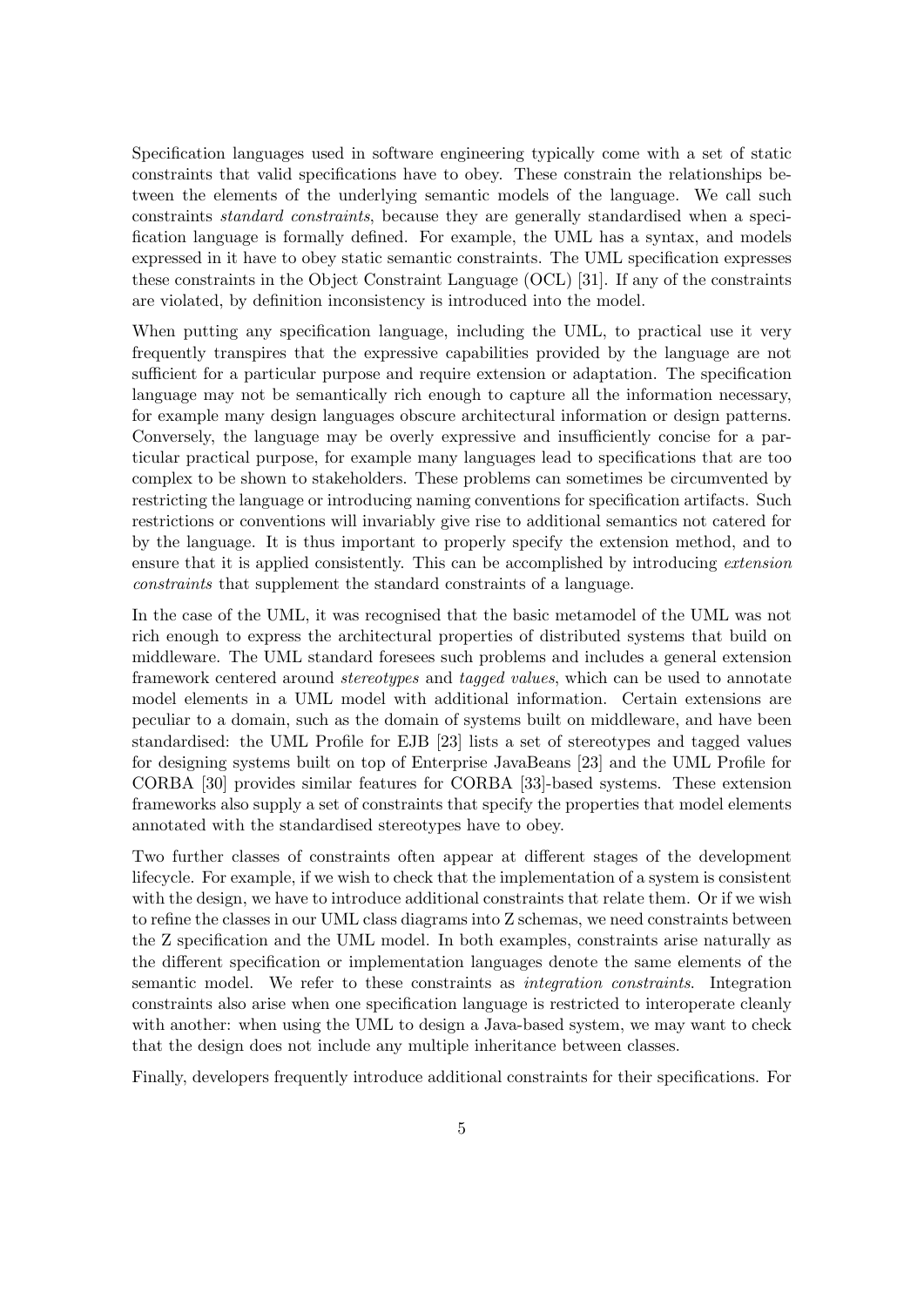

Figure 3: Constraints types with examples

example, software development organisations may introduce conventions that they want their software engineers to adhere to, the most prominent example being naming conventions. These custom constraints may be defined to ensure consistency between different products produced by the company, or be specific to a certain project. Such constraints are mostly informally specified and checked manually. Figure 3 gives an overview of the types of constraints that we have identified, and gives a UML-based project as an example instance.

## 3.2 Tool Support

Effective use of specification languages in the construction of large and complex systems requires CASE tools, which often include mechanisms for checking the constraints of the language they are built to support. A good CASE tool will let its user check on demand whether a specification is consistent with respect to the constraints or will provide interactive checking as changes are made. The majority of CASE tools currently on the market provide rather static support for consistency checking, and most support only standard constraints. Providing support for checking all four types of constraints, standard, extension, integration and custom constraints, is not trivial and gives rise to a number of problems.

The first problem is flexibility. Many CASE tools still handle only standard constraints, and in many cases they are hardcoded into the tool. It is impossible to support the three other types of constraints with such tools. These tools generally treat all constraints as equal and apply them all at once. It is not possible for the user to choose to ignore certain constraints or to delay the resolution of inconsistency.

To take an example from the UML, the constraint that no inheritance cycles must be present in a class diagram expresses a concept fundamental to object-oriented technology and must hold in all models. By contrast, the constraint that requires all attributes in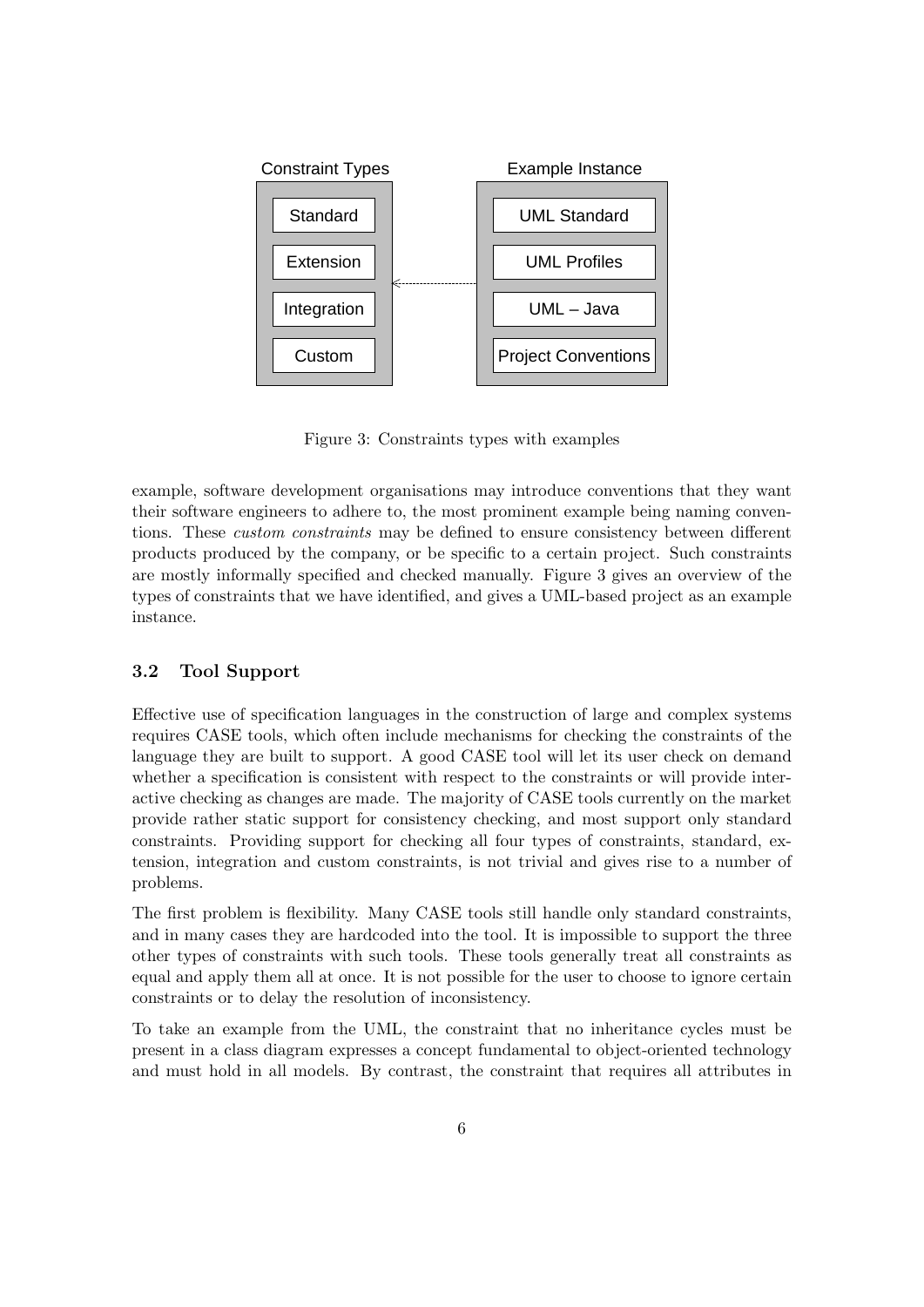classes to have valid types is often consciously violated. The UML is used for a variety of purposes, ranging from high-level domain analysis models to detailed designs. It does not make sense to apply the same set of constraints to all models – some flexibility in choosing constraints is required, and is not present in current tools. This lack of flexibility represents a barrier if all four types of constraints are to be supported.

In addition, there is still a large number of CASE tools that *enforce* their constraints, further undermining the flexibility needed in software development. This behaviour imposes a process on the developer, who has to add objects to the specification in a certain order so as to maintain consistency at all times. It would be preferable to provide a checking service that notifies developers of inconsistency, but gives them the power to decide not to address it. This tolerant approach to inconsistency becomes more important as development artifacts at different stages of the lifecycle are checked against each other, as maintaining total consistency at all times between stages is both unnecessary and time consuming.

Secondly, checking integration constraints is a rather more difficult problem than checking any of the other types of constraints. Since specifications expressed in different languages are to be checked against each other, the problem of language heterogeneity must be addressed. It is possible to provide support for integration constraints in each individual CASE tool, by adding support for addressing objects in all other languages, but this approach is clearly unworkable. It thus makes sense to provide a checking service that does not reside in any one tool, but between tools. Such a checking service can bridge the heterogeneity gap between the tools by either reducing all specification languages to a common vocabulary such as first order logic – a difficult process that may cause prohibitive overhead – or by providing a mechanism for expressing relationships between artifacts in different languages directly.

Thirdly, proper support for integration and custom constraints requires the problem of distribution to be addressed. Developers working on a large and complex system cannot be expected to store their specifications, implementation and deployment artifacts in one central repository. In order to fully support integration constraints between heterogeneous artifacts, we thus have to assume that these artifacts may be distributed, and perform a distributed consistency check. This kind of mechanism is clearly beyond the state of the art of current tools, most of which do not even provide mechanisms for splitting up and distributing individual specifications, let alone heterogeneous artifacts.

Finally, many constraint languages have been designed to be very expressive, at the cost of making it hard to provide diagnostic feedback. For example, most tools that provide support for OCL can only supply information on whether a constraint has been violated or not. OCL constraints are attached to model elements, so a constraint can be either true or false for that particular element. This is inadequate as it imposes the burden of finding the cause of inconsistency on the developer  $-$  it does not state why, for example due to the presence of other information, the inconsistency has occurred. This approach may be feasible, though time consuming, when checking a single UML model since the developer can look through the model to find the cause of the inconsistency. If multiple, heterogeneous, and distributed specifications are checked against each other, the overhead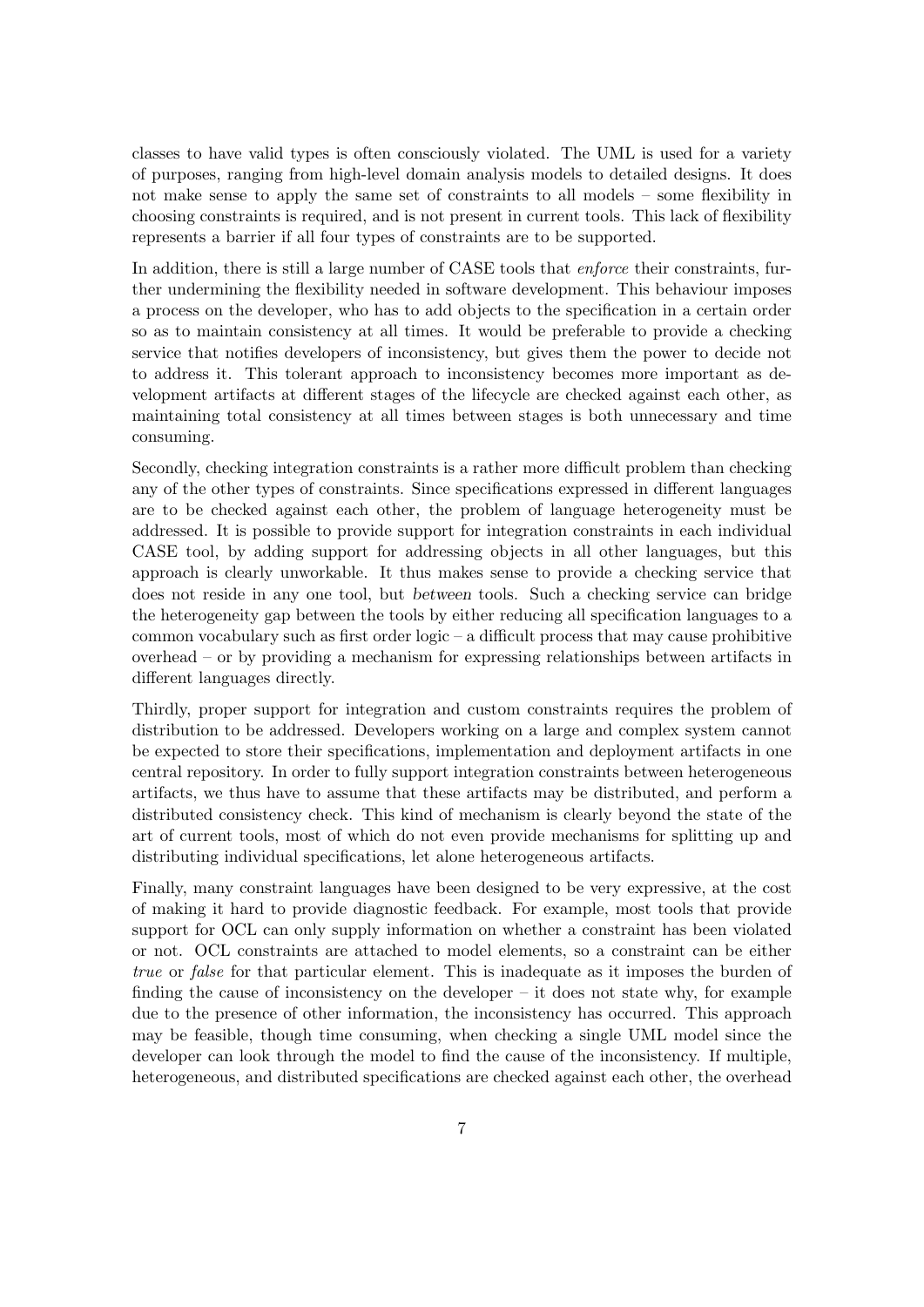of browsing through all of them in search of what caused an inconsistency will be prohibitive. It is necessary in this setting to provide diagnostics that pinpoint exactly the combination of elements in all specifications that cause an inconsistency.

We will show that xlinkit can solve these problems, by building a consistency checking system on top of a framework that makes distribution and heterogeneity its underlying assumptions. We will give examples of the diagnostic power of xlinkit, which produces links between inconsistent elements instead of boolean results. We will also demonstrate how consistency checking support throughout the development life-cycle can be achieved, once such a heterogeneous framework is deployed in practice. We will give an example of the kinds of standard constraints xlinkit can check by expressing some of the standard constraints of the UML and demonstrate xlinkit's flexibility by specifying extension, integration and custom constraints for EJB-based systems.

# 4 Overview of xlinkit

xlinkit is a framework for checking the consistency of distributed, heterogeneous documents. It comprises a language, based on first order logic, for expressing constraints between such documents, a document management mechanism and an engine that checks the documents against the constraints. A full description of xlinkit, including a formal specification of its semantics, its scalability and an evaluation can be found in [25].

xlinkit has been implemented as a lightweight mechanism on top of XML and makes use of hyperlinks as a diagnostic to pinpoint inconsistent elements by linking them. Because it was built on XML, xlinkit is very flexible and can be deployed in a variety of architectures, for example as a standalone program, a web-based checking service or as a distributed high-performance checker.



Figure 4: xlinkit basic operation

Figure 4 gives an abstract overview of the operation of xlinkit. Documents and constraints are submitted to xlinkit and checked. xlinkit then returns some diagnostic information that shows which elements in which documents have violated or satisfied a particular constraint.

We will explain the operation of xlinkit, starting with the document and constraint submission process, to the actual checking and then the diagnostics, using a small paedagogic example. We will assume that two developers are working on the same system, one spec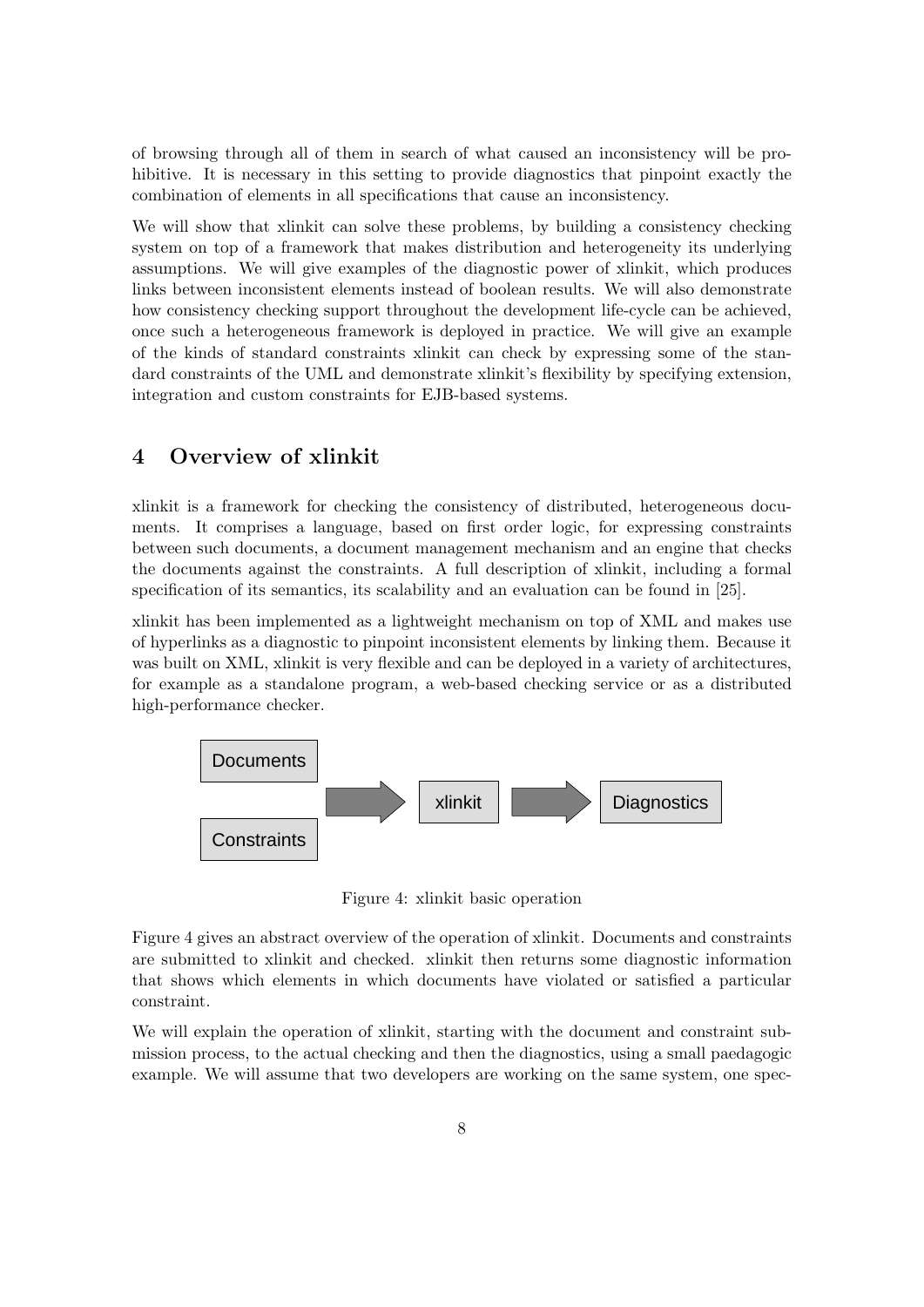ifying a UML model and the other working on a Java implementation, and that they are working separately and store their data on different machines. We wish to check the simple constraint that each class in the UML model has to be implemented as a Java class.

```
<DocumentSet name="UMLandJava">
    <Description>
       A UML model and some Java files
    </Description>
    <Document href="http://host1/UMLmodel.xml"/>
    <Document href="http://host2/Main.java" fetcher="JavaFetcher"/>
    <Set href="http://host2/ClassSet.xml"/>
</DocumentSet>
```
Figure 5: Sample document set

The developers somehow have to make their specifications available to xlinkit for checking. xlinkit provides *document sets* for including documents in a check and *rule sets* for selecting constraints. Figure  $5$  shows the document set for our example  $-$  it contains Document elements that instruct xlinkit to load the documents directly from the given URL and a Set element that includes a further document set, in this case a set containing further Java files. Constraints are similarly assembled into *rule sets*, and rule sets can contain further rule sets. Since the sets can be arbitrarily distributed, it is possible to assemble useful rule sets from third parties and to add or remove rule sets in a check to vary its "strictness".

The fetcher attribute of the Document element in the figure is used by xlinkit for dealing with input that is not in XML format. A *fetcher* is a plug-in that is capable of loading particular file type and turning into a DOM tree. The fetcher attribute is set to FileFetcher by default, a fetcher class that loads XML files. xlinkit builds on this fetcher mechanism to abstract from the underlying data source and make a wide variety of formats available for checking: we have written fetcher classes that load relational tables, making it possible to check consistency between distributed databases, and a class that parses Java source files and makes them available as a DOM tree (further details will be presented in the case study). It is thus possible to use xlinkit to check consistency between arbitrary data sources, as long as their content can be transformed into a DOM tree.

In order to explain the operation of xlinkit and to understand the diagnostics it produces as output, we will have to discuss its underlying formalism. xlinkit uses a language based on first order logic that has been adapted for use with XML and has been restricted to make it decidable in polynomial time. Figure 6 gives the abstract syntax of the language. Note that all sets in the language are sets generated by evaluating XPath expressions over the documents that are being checked, and that there are no functions allowed.

We can write the example constraint in the xlinkit language abstractly as

$$
\forall c \in "unlclasses" (\exists j \in "javaclasses" ("\$c/name" = "\$j/name")
$$

where the expressions in quotes are placeholders for XPath expressions.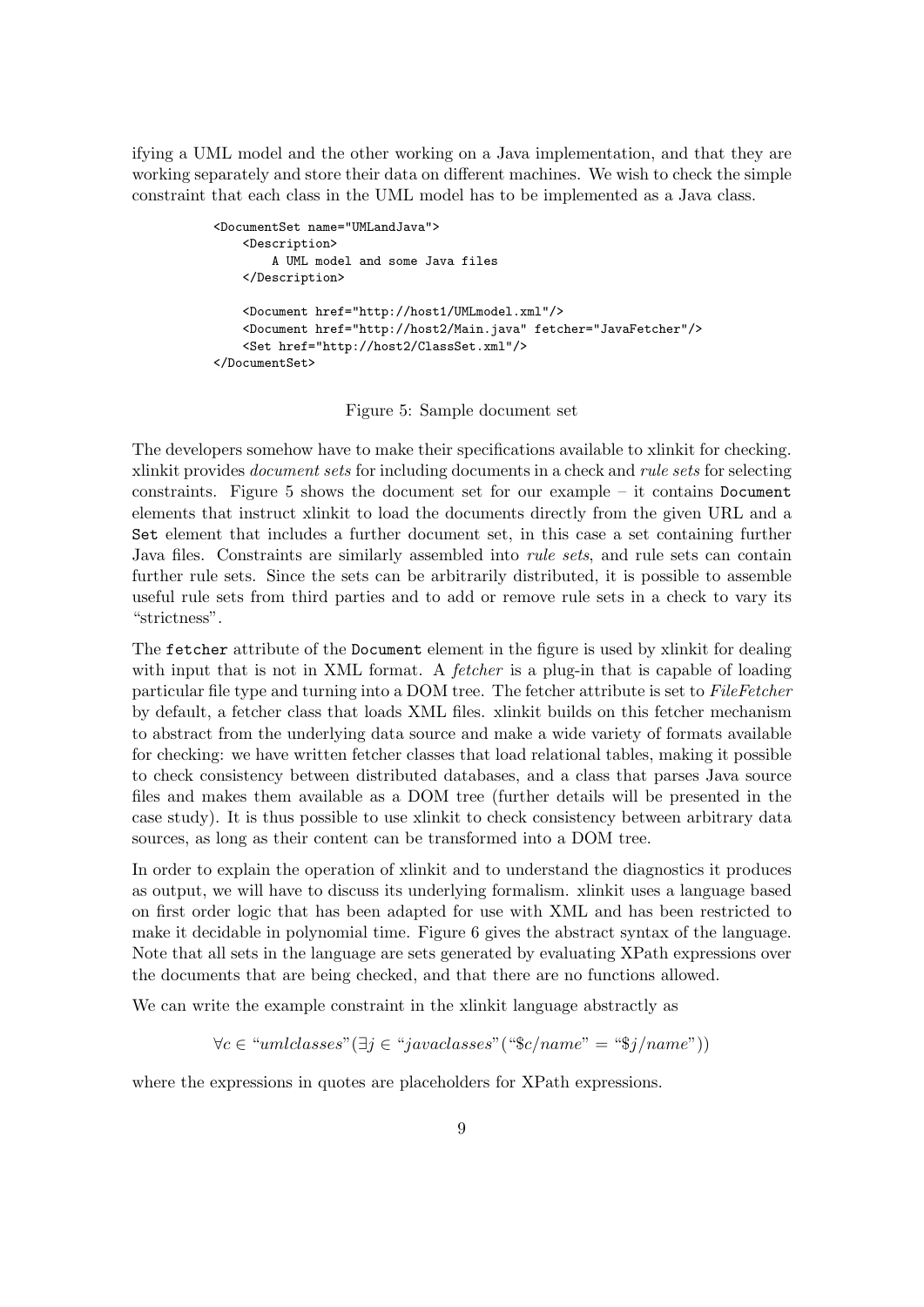```
rule \ ::= \ \forall \textbf{var} \in \textbf{xpath}(formula)formula ::= \forall \textbf{var} \in \textbf{xpath}(formula)\exists \textbf{var} \in \textbf{xpath}(formula)formula and formula |
                   formula or formula |
                   formula implies formula |
                   \mathbf{not} formula \midxpath = xpathxpath \neq xpathsame var var
```
Figure 6: Rule language abstract syntax

In order to present this constraint to xlinkit, we use an XML rule language as a concrete syntax. Figure 7 shows the constraint written as an xlinkit consistency rule ready to be checked. It should be noted that the consistency rule makes no references to where the elements indicated in the constraint should be retrieved from - the language is location transparent and data sources could be arbitrarily distributed. At run-time, xlinkit will try to apply the XPath expressions in the constraint to all documents in the document set and thus build up a set of nodes to be checked.

```
<globalset id="$classes" xpath="//Foundation.Core.Class[@xmi.id]"/>
<globalset id="$javaclasses" xpath="/java/class"/>
<consistencyrule id="r1">
 <description>
    Every class in the UML model must be
    implemented as a Java class
  </description>
  <forall var="c" in="$classes">
     <exists var="j" in="$javaclasses">
        <equal op1="$c/Foundation.Core.ModelElement.name/text()"
               op2="$j/@name"/>
     </exists>
  </forall>
</consistencyrule>
```
Figure 7: Sample constraint in XML

An important contribution of xlinkit is the definition of a new semantics for this restricted form of first-order logic. We go beyond the boolean evaluation of such formulae that returns true or false and specify a new semantics in terms of hyperlinks that link consistent or inconsistent elements. This semantics takes the DOM nodes currently assigned to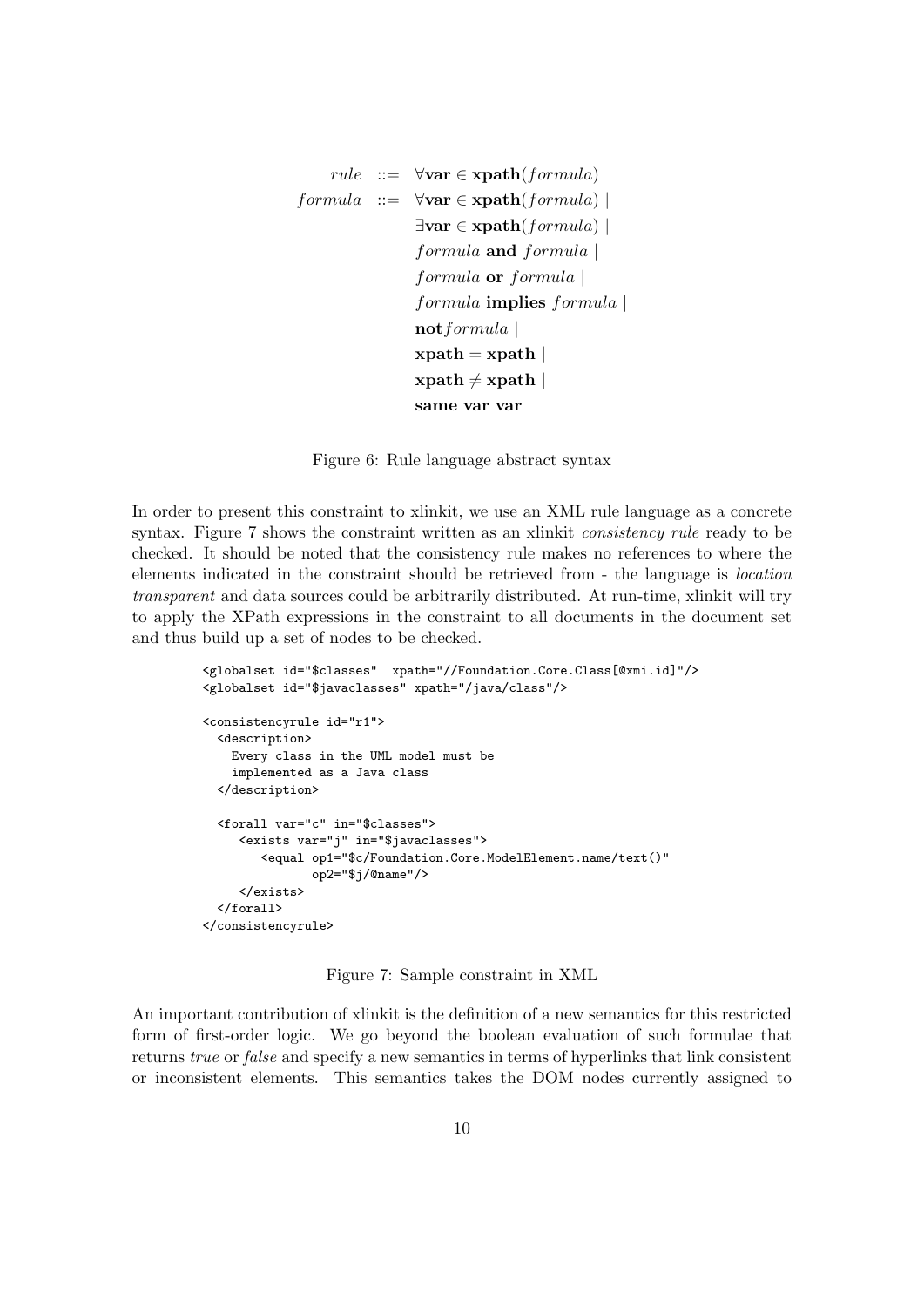variables of quantifiers in the formulae and turns them into link endpoints. It was especially designed to determine which parts of a formula to "blame" depending on whether the formula returns true or false for a particular element. It discards irrelevant information and links together only those node that have directly contributed to the boolean result of the formula. As a simple example, in the formula  $a \wedge b$ , if a is true and b is false, the formula fails due to  $b$  and only due to  $b$ , and hence  $b$  would be included in the link. xlinkit is thus able to provide much better diagnostic information to the user, who can now see which combination of elements causes an inconsistency rather than just get information if a particular element has violated a rule. xlinkit's semantics has been formally specified [25] and evaluated in a number of case studies and has produced good results in each case.

```
<xlinkit:LinkBase date="Wed Oct 03 16:10:52 EDT 2001"
   docSet="file://DocumentSet.xml" ruleSet="file://RuleSet.xml"
   xmlns:xlink="http://www.w3.org/1999/xlink"
   xmlns:xlinkit="http://www.xlinkit.com">
   <xlinkit:ConsistencyLink ruleid="zrule.xml#/id('r1')">
       <xlinkit:State>consistent</xlinkit:State>
        <xlinkit:Locator
           xlink:href="http://host1/UMLModel.xml#//Foundation.Core.Class[@xmi.id='S.1']"/>
       <xlinkit:Locator
           xlink:href="http://host2/Main.java#/java/class"/>
   </xlinkit:ConsistencyLink>
   <xlinkit:ConsistencyLink ruleid="zrule.xml#/id('r1')">
       <xlinkit:State>inconsistent</xlinkit:State>
       <xlinkit:Locator
           xlink:href="http://host1/UMLModel.xml#//Foundation.Core.Class[@xmi.id='S.2']"/>
   </xlinkit:ConsistencyLink>
</xlinkit:LinkBase>
```
#### Figure 8: Sample result links in XLink linkbase

Figure 8 shows two hyperlinks in an XLink linkbase that may have been generated from our sample rule – the XPaths have been abbreviated for clarity. In this case, as by default, xlinkit has generated links between consistent elements, "consistent links", and between inconsistent elements, "inconsistent links". This default behaviour can be overridden to only provide inconsistent or consistent links. It can be seen that the consistent UML class has been linked to the Java class it conforms to and that the inconsistent UML class has not been linked to anything – because there is no matching Java class. In both cases, the user can refer to the ruleid attribute of the consistency link to see which rule generated the link. The linking semantics of xlinkit can deal not only with simple constraints like this but has been defined for all logical operators and arbitrary first order logic formulae. We will see several examples in the remainder of the paper of links that have been generated from more complex formulae.

We will show how xlinkit can be applied in a software engineering setting in the following section.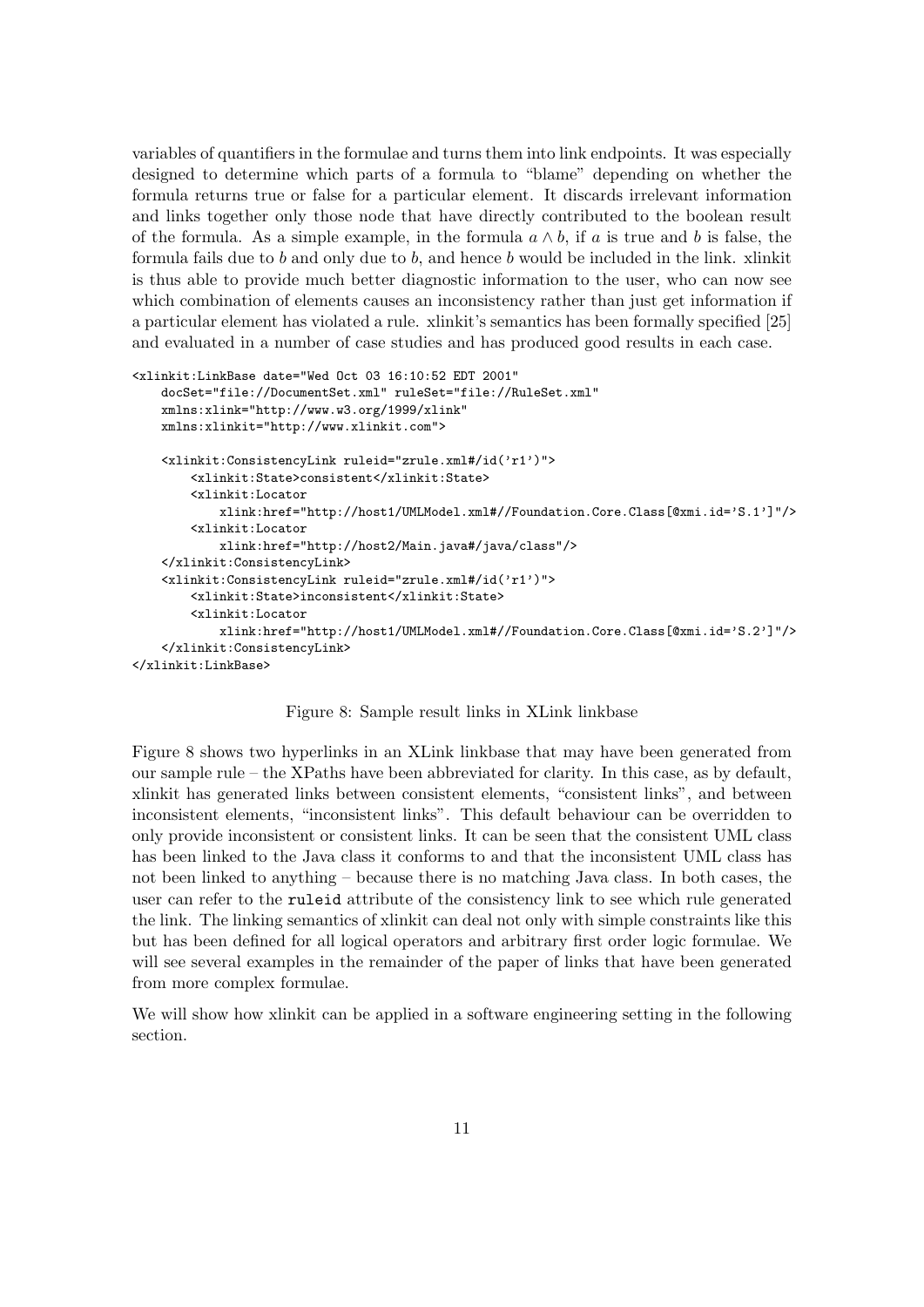# 5 Supporting the EJB Development Lifecycle

### 5.1 Introduction

We now present a comprehensive case study that demonstrates how the different types of constraints we have identified arise in practice and how they can be addressed. In this case study we use xlinkit to check the standard, extension, integration and custom constraints that arise in different stages, and between stages, of the development life-cycle of a system based on Enterprise JavaBeans. We precede the study with a short overview of Enterprise JavaBeans.

Enterprise JavaBeans [23] are a popular technology for component-based software development. Components are implemented as *beans* that reside in a *container*. The fundamental idea underlying EJB is that the container should provide all the infrastructure services for the bean, such as transaction management, persistence, replication and communication with the underlying middleware, so that the developer can concentrate on implementing business logic.

Implementing an EJB requires the developer to supply the following artifacts: A remote interface specifying the methods the bean supplies to client objects, a home interface specifying the methods the bean supplies to its container, and a bean implementation, containing the business logic and event methods that are called when the life cycle of the bean changes. A distinction is made here between *entity beans*, which represent persistent data, and *session beans*, which implement control flow.

When the bean is ready to be deployed into the container, the developer must further provide a deployment descriptor, expressed in XML, that describes the type of the bean and its quality-of-service contract with the container – for example whether persistence of the bean's data will be managed by the bean or by the container.

In the case study, the Unified Modeling Language (UML) [31] was used as the design language of choice. While the UML is semantically rich enough to express the implementation details of an EJB-based system, the expressiveness of the design model can be improved by clearly identifying the features supplied by the EJB architecture, that is by making the architecture explicit. It is possible by these means to distinguish the high-level components supporting the EJB architecture from implementation details.

The UML Profile for EJB  $[12]$  – the "EJB profile" or just "profile" from here on – identifies a set of stereotypes that can be used to label model elements that represent EJB artifacts, and the relationships between them. Figure 9 shows a fragment of a UML model annotated in this way. Since the stereotypes expose new semantics for the model, they cannot be combined arbitrarily, but have to obey the constraints set out in the profile.

Given the UML model, the implementation and the deployment information, we can now specify a framework for managing the consistency of the system as artifacts are added, changed and removed during the lifecycle. Figure 10 shows the checks that we want to perform: we want to check the UML model internally, first by checking that the standard constraints set out in the UML specification are obeyed, and then that the extension con-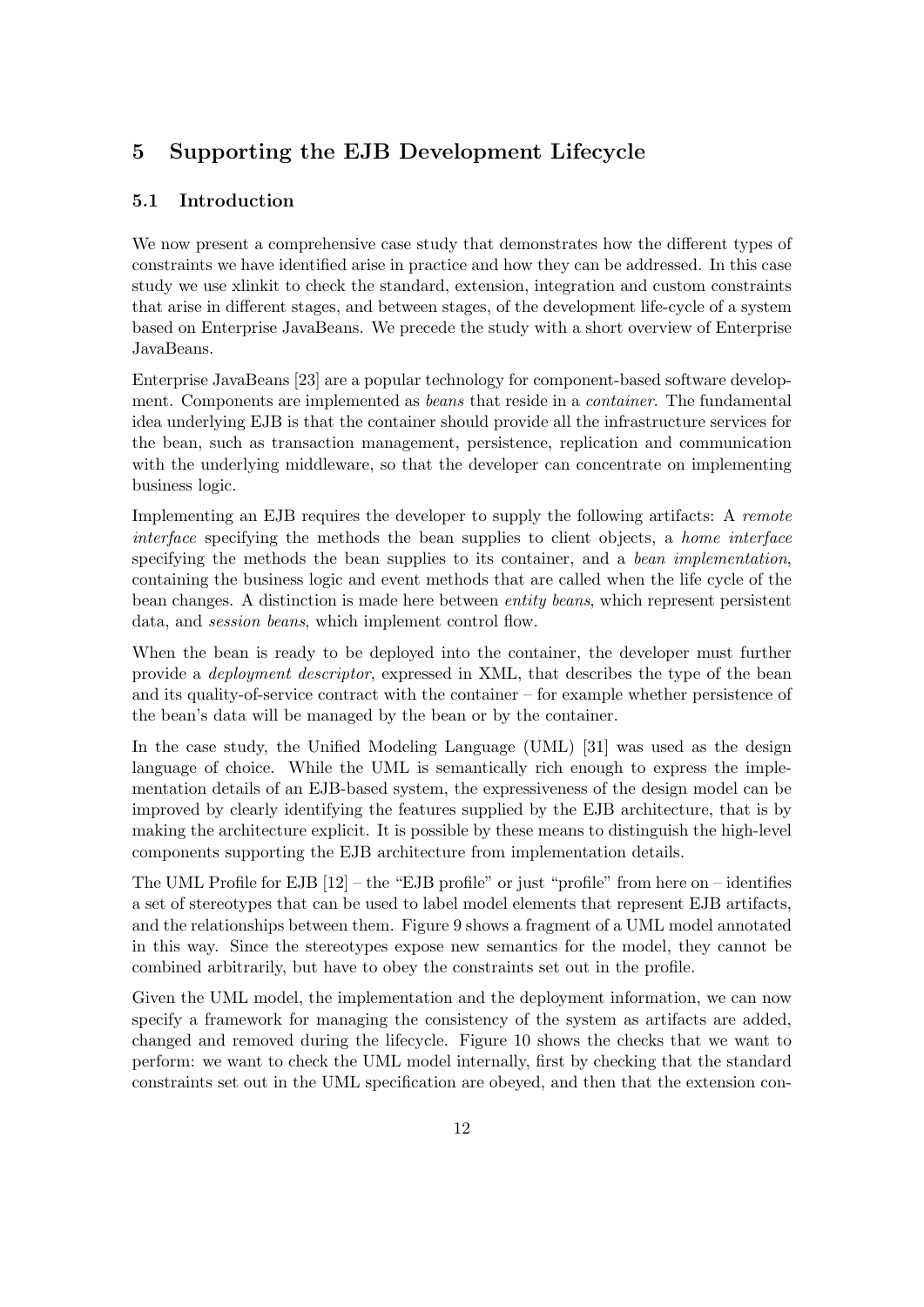

Figure 9: EJB-Profile compliant UML design of a single bean

straints of the EJB profile hold; we wish to check the integration constraints between the UML model and the deployment descriptor and implementation, between the deployment descriptor and the implementation, and additional custom constraints inside the implementation. We will discuss each of these types of checks using an example taken from the study.

Our first check will determine if the UML model is a valid model. The UML specification sets out the constraints that have to hold for each metaclass in the model. We have expressed a subset of those constraints – those of the Foundation.Core package, which deals with static information such as class diagrams – for use in this case study. There are 34 constraints in total, they are listed in Appendix A. These constraints are clearly standard constraints. Figure 11 gives an example of such a constraint expressed in xlinkit's notation.

We then check the constraints of the EJB profile against our model. We have chosen to express a subset of those constraints for this case study. This subset specifies the relationships of EJB elements that make up the "external view" of a system: remote and home interfaces, EJB methods, and primary key classes. We have most constraints in this subset, apart from the constraints on EJB methods and RMI interface inheritance. These constraints are no more complex than the ones we have expressed and would not add significant value to this study. The complete list of constraints we have expressed, 16 in total, is given in Appendix B. These constraints are extension constraints since they supplement or customize the UML for use in a particular application domain. Figure 12 gives an example of an EJB profile constraint.

We also check the UML design against the Java implementation and against the deployment descriptor, and the Java implementation directly against the deployment descriptor.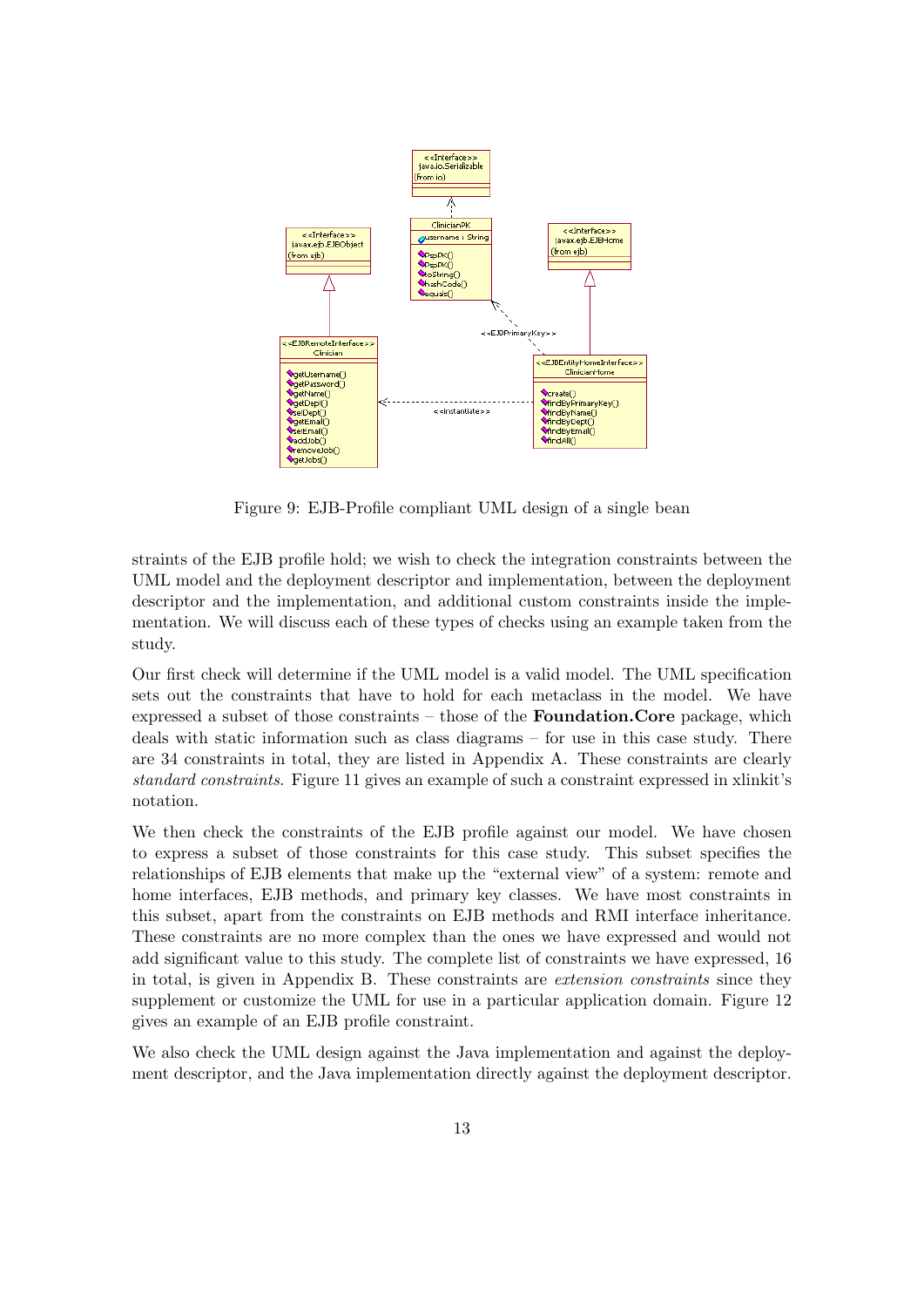

Figure 10: Consistency checks for EJB development

```
<description>
   The AssociationEnds must have a unique name within the Association
</description>
<forall var="a" in="//Foundation.Core.Association">
    <forall var="x" in="$a/Foundation.Core.Association.connection/
                         Foundation.Core.AssociationEnd">
        <forall var="y" in="$a/Foundation.Core.Association.connection/
                            Foundation.Core.AssociationEnd">
            <implies>
                <equal op1="$x/Foundation.Core.ModelElement.name/text()"
                       op2="$y/Foundation.Core.ModelElement.name/text()"/>
                \frac{1}{2} <same op1="$x" op2="$y"/>
            </implies>
        </forall>
    </forall>
</forall>
```
Figure 11: Example of a UML standard constraint

These are all examples of integration constraints as they restrict the content of software development artifacts depending on the contents of additional artifacts. In the case of these checks, there is no standard to guide us. Indeed, we expect these checks to vary depending on the needs of developers or project managers. We have consequently only provided nine samples of the kinds of relationships that could be checked, they are also listed in Appendix B. Figure 13 shows a sample constraint that checks if every field in an entity bean that has been declared as a container-managed persistent field in the deployment descriptor is present as a variable in the class implementing the bean.

Finally, we have specified some additional checks for the Java implementation. These checks are internal to the implementation, but do check relationships between multiple Java files. To take one example, we have specified the constraint that for each remote interface there must be a bean implementation class that implements the interface. This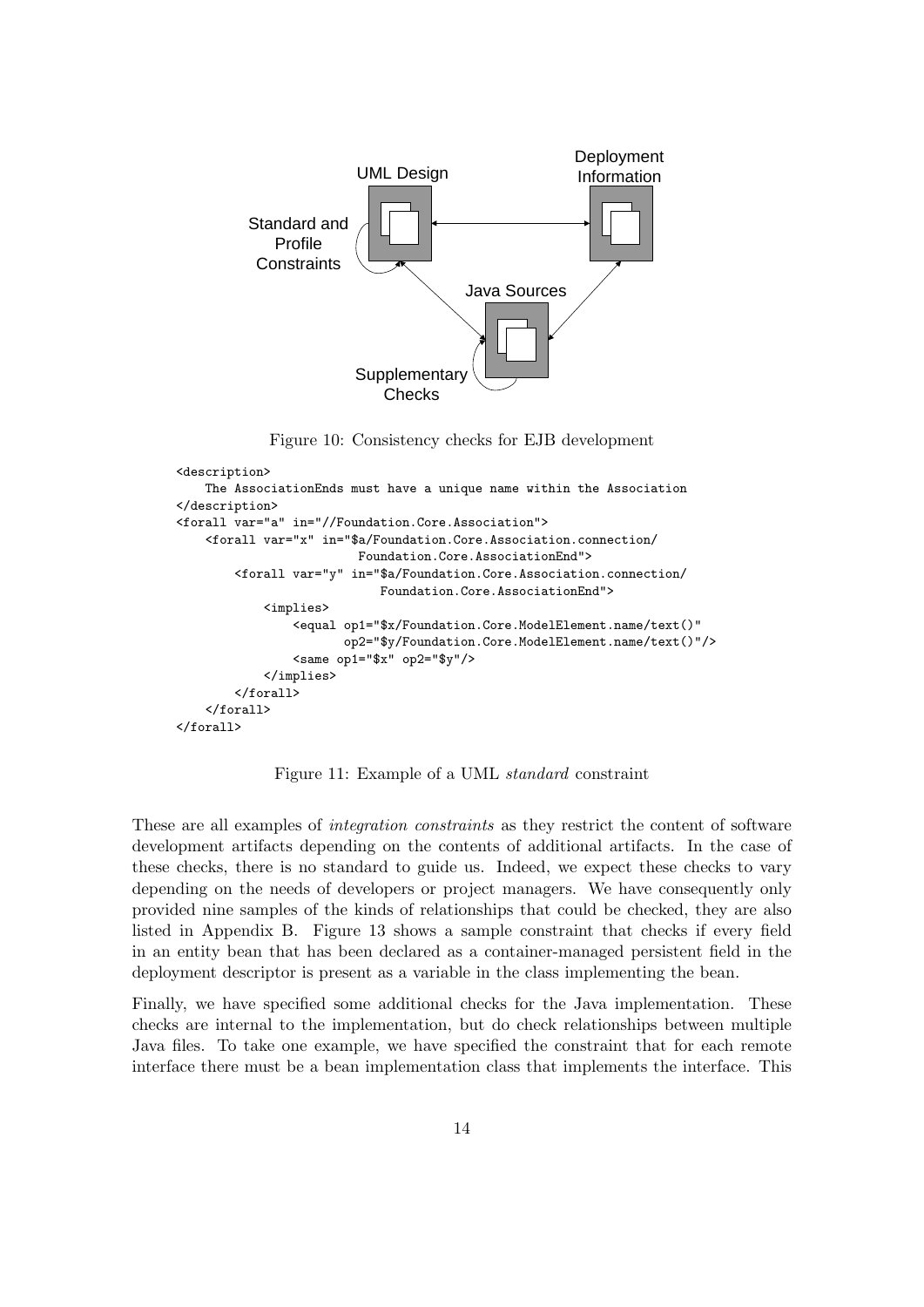```
<description>
   The (EJB entity home) class must be tagged as persistent.
</description>
<forall var="c" in="$classes">
   <implies>
       <exists var="s" in="id($c/Foundation.Core.ModelElement.stereotype/
                               Foundation.Extension_Mechanisms.Stereotype/
                               @xmi.idref)[Foundation.Core.ModelElement.name/
                               text()='EJBEntityHomeInterface']"/>
       <exists var="t" in="$c/Foundation.Core.ModelElement.taggedValue/
                            Foundation.Extension_Mechanisms.TaggedValue[
                             Foundation.Extension_Mechanisms.TaggedValue.tag/
                             text()='persistence' and
                             Foundation.Extension_Mechanisms.TaggedValue.value/
                             text()='persistent']"/>
   </implies>
</forall>
```
Figure 12: Example of an EJB profile extension constraint

constraint is not checked by the Java interface implementation mechanism because EJB implementation classes do not implement their remote interface. Figure 14 shows this constraint expressed in xlinkit. We have expressed two sample constraints, they are given in Appendix B. These constraints are not standardised and do not depend on the contents of further artifacts, and are thus custom constraints – although one could imagine that they could become extension constraints in the future.

### 5.2 Evaluation

In order to realize the checks outlined in Figure 10, we have to map them onto the mechanisms provided by xlinkit. This mapping is straightforward, Figure 15 shows how the documents and constraints are managed using xlinkit. We will first discuss the mapping process and then present the results of checking the constraints against our case study

```
<description>
   Each attribute listed as a 'cmp-field' for an entity bean in the
   deployment descriptor must be an attribute of the bean implementation
   class
</description>
<forall var="c" in="$entitydescr">
    <forall var="b" in="$javaclasses[concat(../package/@name,'.',@name)=
                        $c/ejb-class/text()]">
       <forall var="f" in="$c/cmp-field">
            <exists var="v" in="$b/var[@name=$f/field-name/text()]"/>
       </forall>
    </forall>
</forall>
```
Figure 13: Example of a deployment descriptor – implementation integration constraint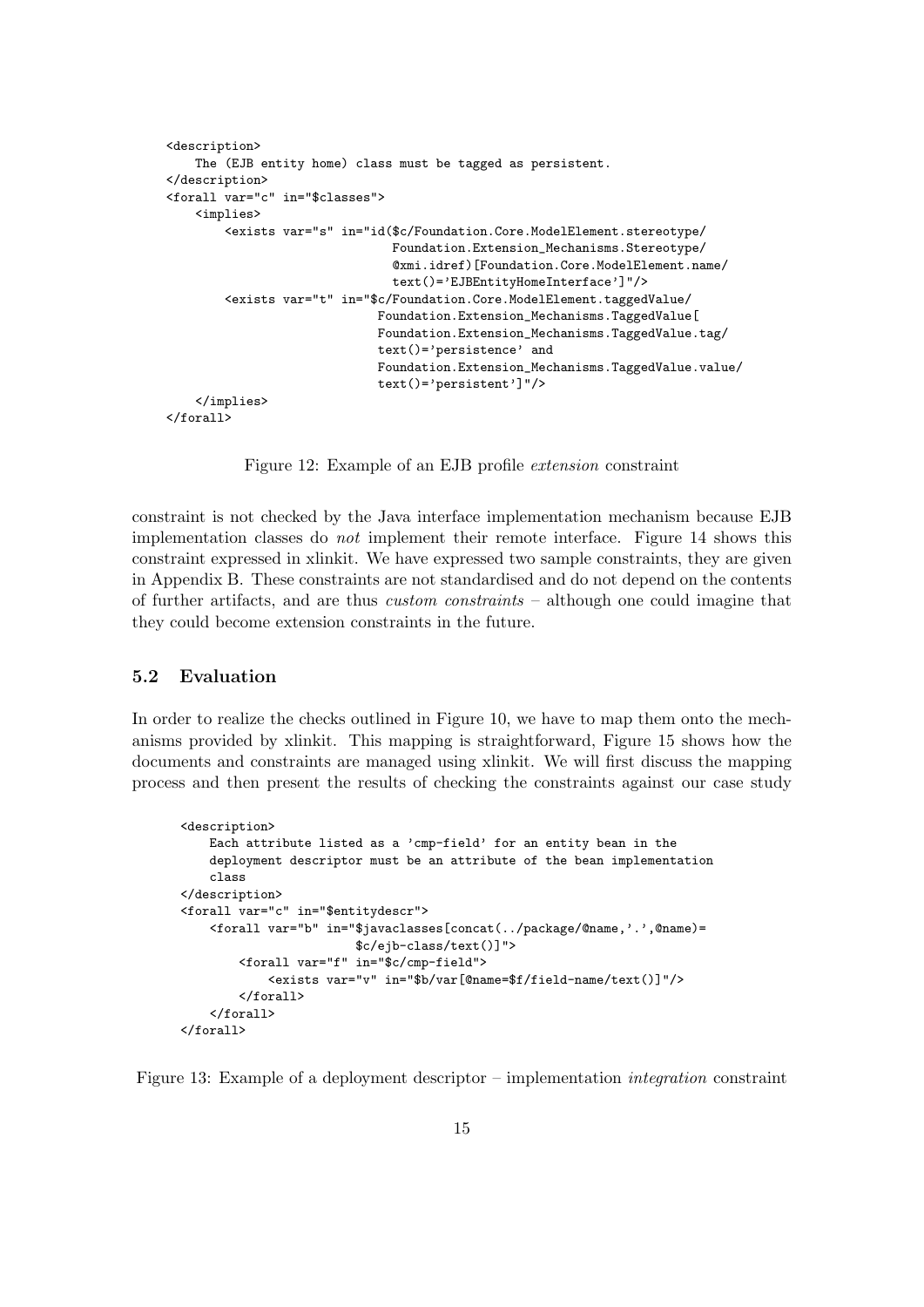```
<description>
   Every remote interface is implemented by a bean class that resides
   in the same package
</description>
<forall var="i" in="/java/interface[extends/@name='EJBObject']">
    <exists var="c" in="/java/class[../package/@name=$i/../package/@name
                        and (implements/@name='EntityBean' or
                             implements/@name='SessionBean')]"/>
</forall>
```
Figure 14: Example of a custom constraint

system.

We load the UML model, the deployment descriptor and the Java files into xlinkit's DocumentSets. The UML model can be straightfowardly loaded as an XMI file and the deployment descriptor can also be easily loaded since it is already represented in XML markup.

In order to include the Java files into the check, we have to provide an additional fetcher that can parse Java classes and turn them into DOM trees. This was done by annotating the productions in a standard grammar for Java with commands that emit nodes for the tree. Figure 16 shows an XML file that was generated by parsing a small Java class, turning it into a DOM tree and serializing it to XML. We do not convert the entire Java file, including the code inside the methods, because we do not require this information in our checks. If such information was desired, recent approaches from compiler construction like XANTLR [38] could be used instead.

The different types of checks that we wish to perform map nicely onto xlinkit's RuleSets: each arc in Figure 10 becomes a rule set in Figure 15. The individual rule sets can then either be checked individually, as indicated in the figure, or assembled into one combined rule set to check all the rules.

Expressing the constraints was not straightforward at first, due to the complexity of XMI. While the logic of the constraints was straightforward, the path expressions tended to become quite verbose. Fortunately many constraints reference the same model elements in the XMI file, making it possible to reuse most path expression. Projects with undergraduate students have also shown that expressing constraints over XMI, while presenting a steep learning curve in order to get to grips with the internal format of XMI, leads to a certain familiarity over time, allowing most students to write constraints within a couple of weeks. We encountered no problem at all expressing any of the other constraints involving the deployment descriptor or Java sources, which have straightforward XML encodings. These constraints were all expressed within a matter of minutes.

We have evaluated our constraints against a complete and working EJB-based system that was built to provide a web front-end for statistical evaluations of drug trials. The system consists of 9 EJBs, 4 session beans and 5 entity beans. The design model was annotated with the required stereotypes of the EJB profile, and was 2.5 MB in size. The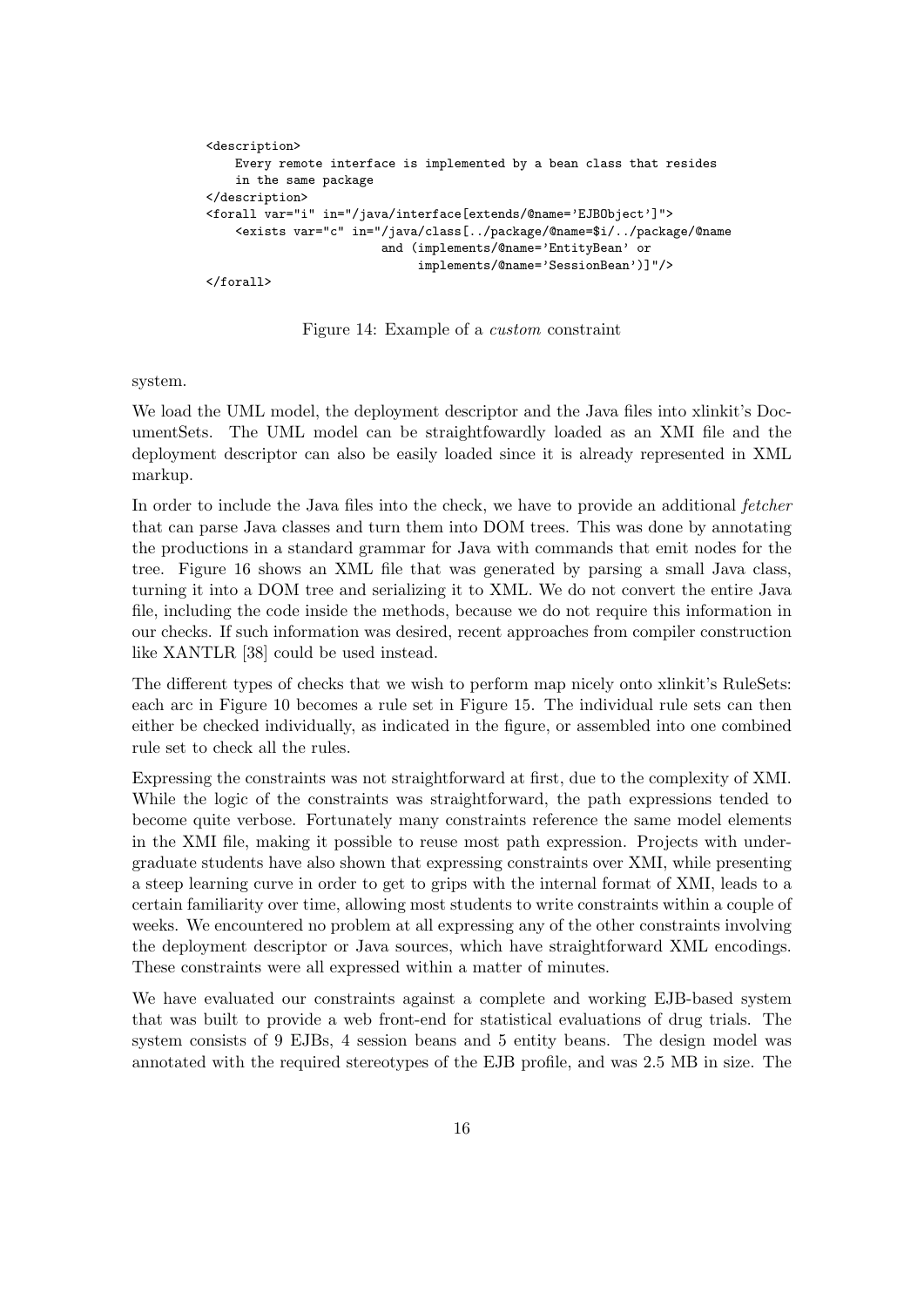

Figure 15: EJB consistency checks using xlinkit

implementation comprised 40 Java source files. The checks were performed on an Intelbased machine running at 750Mhz and using the IBM JDK 1.2.

We first checked the UML model separately before checking the remaining constraints. This check, against all 34 rules, and including loading and parsing the UML model, took 58 seconds. The check generated 324 inconsistent links. Many of those inconsistencies were caused by associations having association ends with equal names, a constraint that is often violated in design models that show high level views, by leaving association ends unnamed. Other inconsistencies were caused by features not present in the XMI files produced by Rational Rose, such as the distinction between methods and operations. No other significant inconsistencies were found.

We then proceeded to check the extension, integration and custom constraints between the UML model, the deployment descriptor and the Java files. Checking all 26 rules against all 42 files tooks 56 seconds, including parsing the Java files and loading the UML models. By far the greatest amount of time was spent on checking rules that related to the UML model, due to the complexity of the XPath expressions needed to get information from XMI. None of the rules involving only Java sources or the deployment descriptor took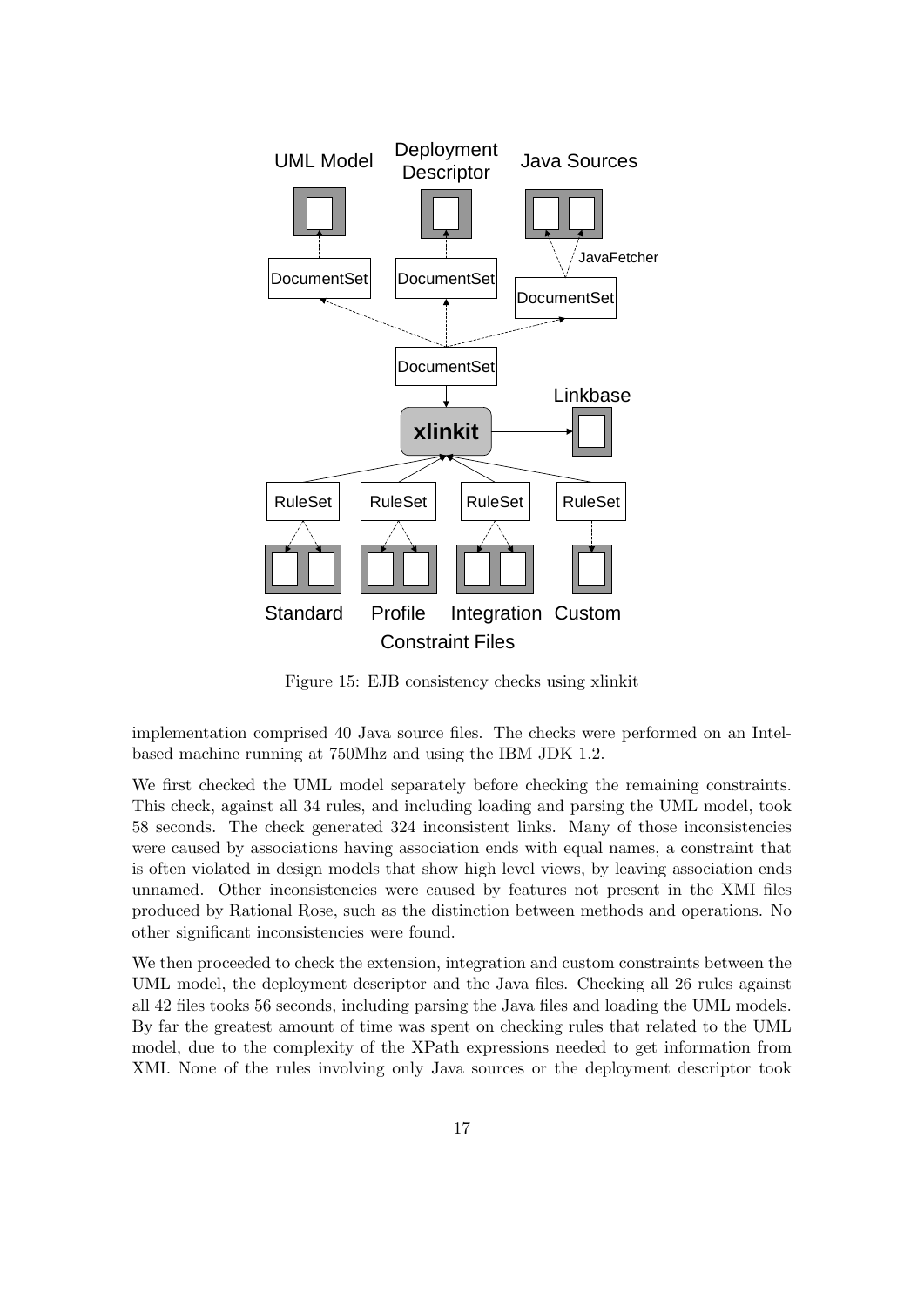```
<?xml version="1.0" encoding="UTF-8"?>
<java>
    <package name="uk.ac.ucl.aivetac.session.formjob"/>
    <class name="FormJobWorkFlowBean">
        <implements name="SessionBean"/>
        <method name="findHome"/>
        <method name="allProjects"/>
        <method name="allProtocols"/>
        <method name="allReports"/>
        <method name="setSessionContext"/>
        <method name="ejbActivate"/>
        <method name="ejbPassivate"/>
        <method name="ejbCreate"/>
        <method name="ejbRemove"/>
    </class>
</java>
```
Figure 16: Java structure representation in XML

longer than 380 milliseconds each to check.

Checking the extension, integration and custom constraints generated 94 inconsistent links. 92 of those were caused by the model not being entirely EJB-profile compliant: the methods in the home and remote interfaces did not carry any EJB method stereotypes. One other inconsistency occured because the primary key for one entity bean was specified to be a primitive type, rather than a class type, as required by the EJB specification. And finally, a variable that had been declared in the deployment descriptor as a persistent field for an entity bean was missing in the bean implementation.

The quality of the links produced by xlinkit's link generation semantics can be seen by looking at what kinds of links are produced by the sample rules we have shown in the previous subsection:

• The AssociationEnds must have a unique name within the Association (Figure 11). For associations that violated that rule, xlinkit produced a ternary link that connects the association and the two association ends with equal names.

```
<xlinkit:ConsistencyLink ruleid="javadeploy_inter.xml#//consistencyrule[@id='r2']">
    <xlinkit:State>inconsistent</xlinkit:State>
    <xlinkit:Locator
        xlink:href="/config/ejb-jar.xml#/ejb-jar/enterprise-beans[1]/entity[1]"/>
    <xlinkit:Locator
        xlink:href="/entity/protocol/ProtocolBean.java#/java/class[1]"/>
    <xlinkit:Locator
        xlink:href="/config/ejb-jar.xml#/ejb-jar/enterprise-beans[1]/
                                         entity[1]/cmp-field[3]"/>
```

```
</xlinkit:ConsistencyLink>
```
Figure 17: Sample inconsistency - field from deployment descriptor not implemented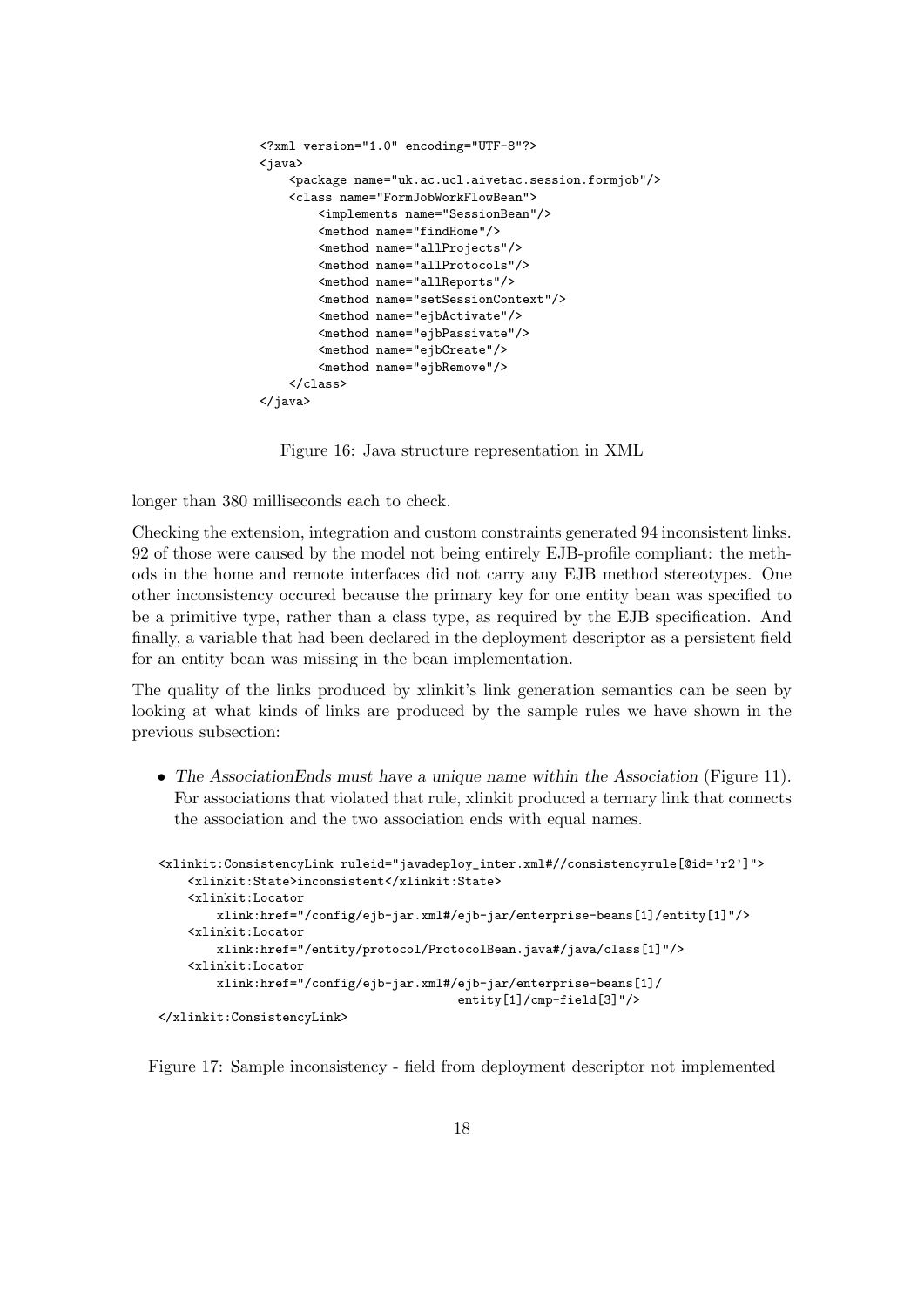- The (EJB entity home) class must be tagged as persistent (Figure 12). For classes that violated that constraint, xlinkit produced a link from the class to the stereotype declaring the class as an EJB entity home interface. This makes sense because in the absence of persistence tag, the inconsistency is caused by the stereotype being present.
- Every remote interface is implemented by a bean class that resides in the same package (Figure 14). If no such bean class exists for a particular remote interface, an inconsistent link that points to the remote interface is generated.

As an example of what these links look like in their XLink form, Figure 17 shows the link xlinkit generated when the constraint in Figure 13 was violated: The entity declaration in the deployment descriptor is linked to the ProtocolBean class implementation, and the cmp-field (Container-Managed Persistence field) in the descriptor. The cause of the inconsistency is thus immediately obvious by looking at the rule description text and this link: the linked field in the deployment descritor should have been added to the linked class, or removed from the descriptor.

This case study demonstrates that xlinkit can be used to check all four types of constraints we have identified; that it can cope with heterogeneous notations; that the constraints expressed in xlinkit's language are transparent with respect to distribution, and that distribution of specifications can be addressed through a structured document management mechanism. It shows how xlinkit's novel semantics for first order logic, which produces hyperlinks instead of boolean results, generates powerful diagnostics that connect inconsistent elements across specifications. And, importantly, it demonstrates that inconsistencies in the design have not led to any problems in the working EJB system, which justifies our tolerant approach to inconsistency.

# 6 Visualization

We have shown how the linking semantics of xlinkit is used to automatically generate hyperlinks between inconsistent elements in software engineering specifications. These links will be stored in a linkbase that is returned to the user as diagnostic information. While these links pinpoint all the information required to make a detailed judgement on which elements cause inconsistency, we appreciate that developers may not want to look at an XML linkbase to get feedback.

This problem is part of the wider problem of integrating CASE tools over a hypertext infrastructure, which has been addressed in [1]. Nevertheless, we provide some inexpensive solutions for making consistency information more accessible.

There are several ways in which the diagnostic information can be made more accessible: we can provide improved visualisation of the XML linkbase to make the task of comparing related elements easier. Figure 18 shows a screenshot of a linkbase rendered into an interactive HTML page by a servlet. The user can click on a link, and upon doing so,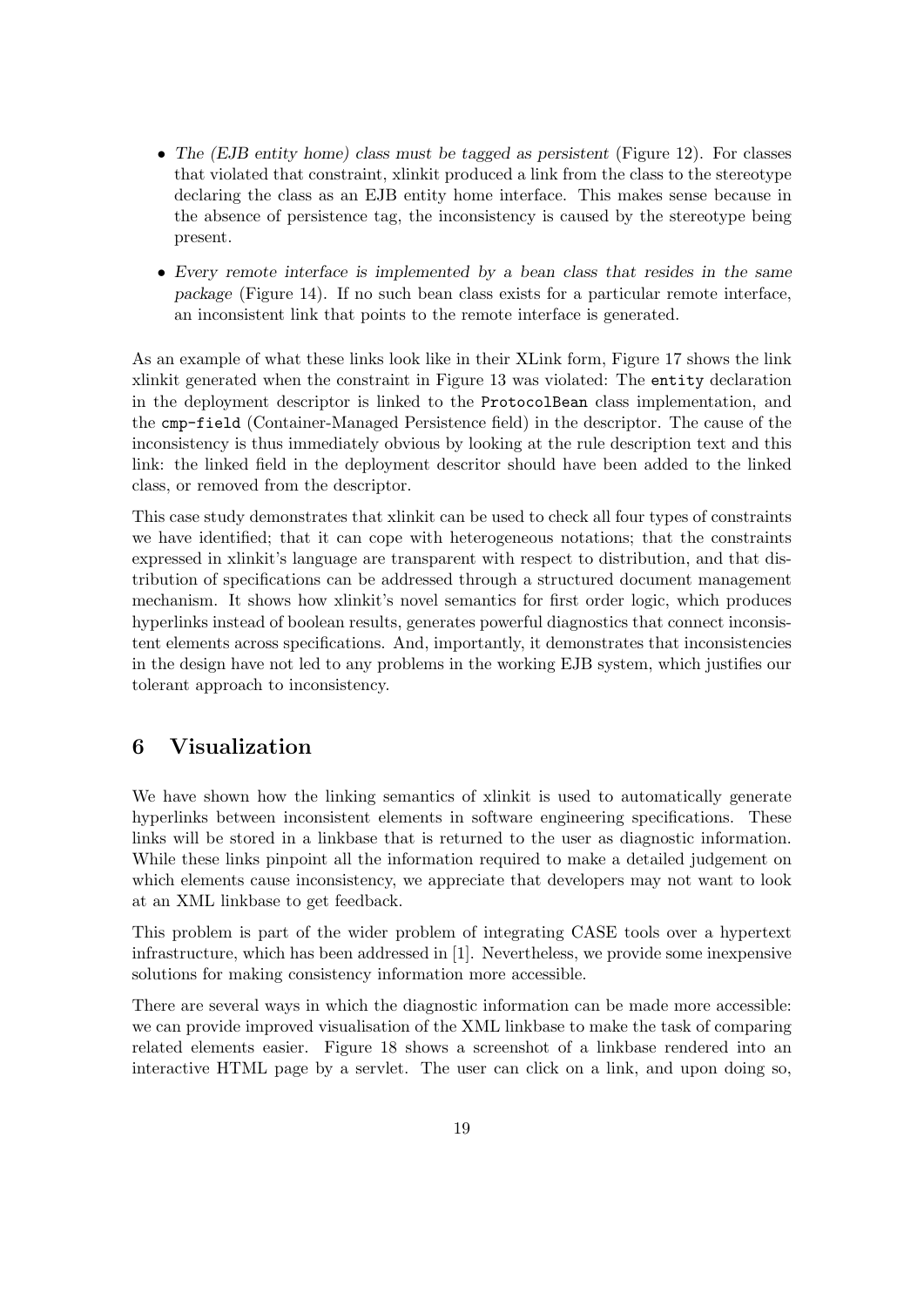

Figure 18: Dynamic linkbase servlet

the documents at two endpoints of the link are juxtaposed at the bottom. The linked elements are centered and can be easily compared.

The next option is to provide web-based visualisation of the models involved in a check. We have built a tool, BOX [27], that transforms UML models from their XMI representation into SVG, a vector graphic markup language. Figure 19 shows a fragment of a UML model rendered in a browser, with a model tree on the left hand side and a diagram rendered on the right. BOX can be used to display inconsistency information graphically, for example by drawing coloured arcs between inconsistent elements, and by providing textual annotations for UML elements, such as data types, that have no diagrammatic representation. A challenge arises when inconsistency links between UML models and other types of specifications are to be displayed. We have produced a prototype that shows which UML elements are inconsistent and are working on the remaining functionality.

We have also implemented our own "linkbase processor", XTooX. A linkbase processor takes a linkbase of out-of-line links, and inserts the links into the files that they are pointing to. The files can then be rendered in a standard manner using stylesheets. By these means a simple web portal can be constructed.

The final, and probably most interesting option from an industrial point of view, is to let the CASE tools of the individual specifications display the inconsistency information. Many CASE tools support scripting languages, which could be used to load linkbase information and point to inconsistent elements. If this approach is to work with heterogeneous CASE tools, a common visualisation framework will have to be established. Such a generic framework could then be used to display hyperlinks between elements in any of the CASE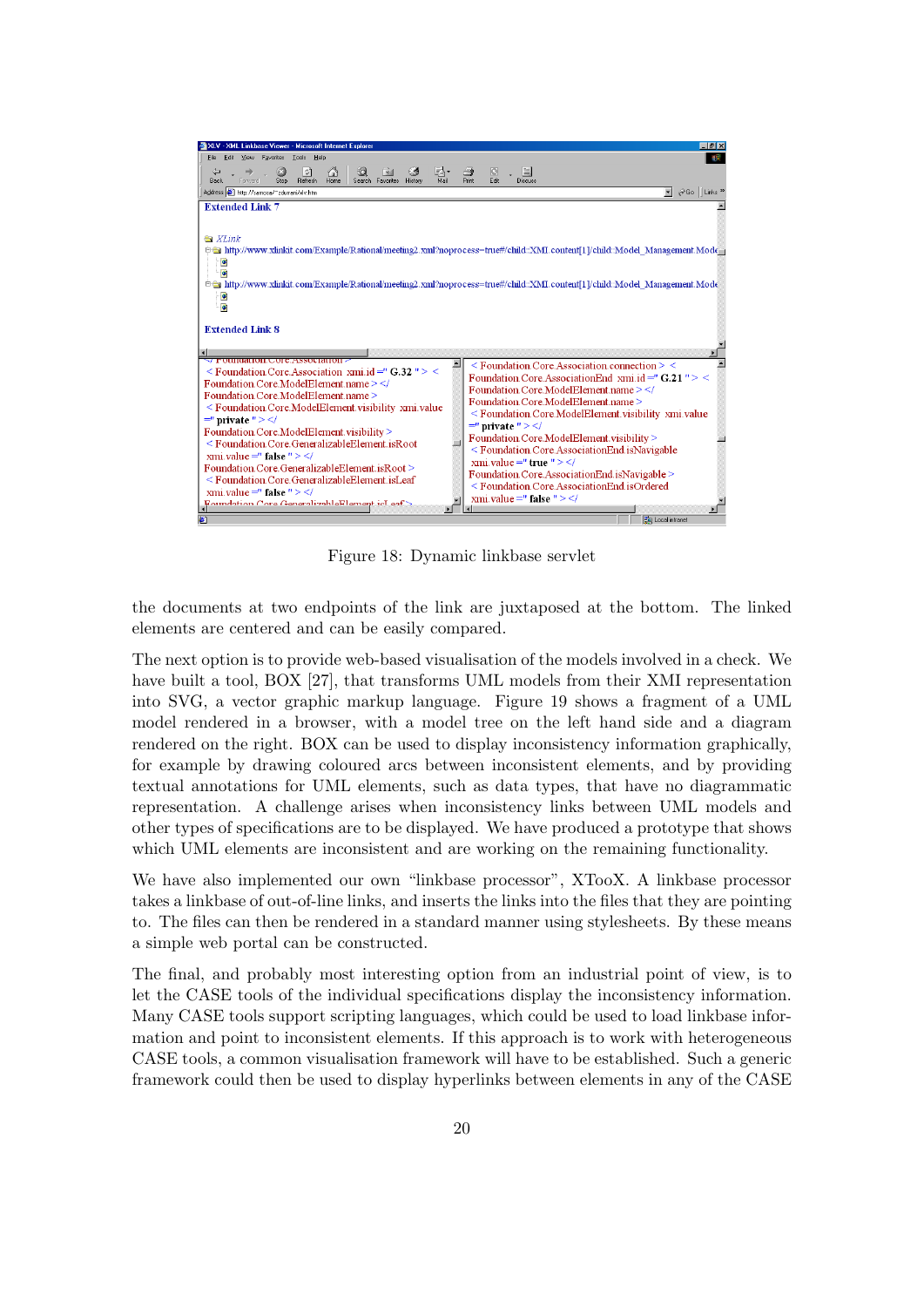

Figure 19: SVG view of a UML model

tools. There is evidence that this approach is feasible in the work on Chimera [1].

As an inexpensive alternative, it is possible to make use of the native notation of a CASE tool to "trick" it into displaying inconsistency information. We could, for example, insert stereotyped dependencies into an XMI file of a UML model that connect inconsistent elements. The CASE tools would then display these links at no extra cost.

# 7 Related Work

Below we give an account of related work in the area of software engineering. The general problem of consistency management is of course much broader and spans a large number of disciplines. For a survey of how xlinkit relates to work in databases and hypermedia please refer to [25].

Consistency management has been recognised as an important issue by the programming language and software engineering communities. Early work in this area can be found in publications on programming environments such as the Cornell Synthesizer Generator [35], Gandalf [22] or Centaur [6]. These environments typically provide mechanisms for automatically creating syntax-directed editors from grammars. When the user has finished entering a construct, incremental consistency checks related to the static programming language semantics are carried out. These semantic checks are typically carried out on a centralized data structure such as an abstract syntax tree. Later work on Software Development Environments (SDEs) such as IPSEN [24], Arcadia [37], ESF [36], ATMO-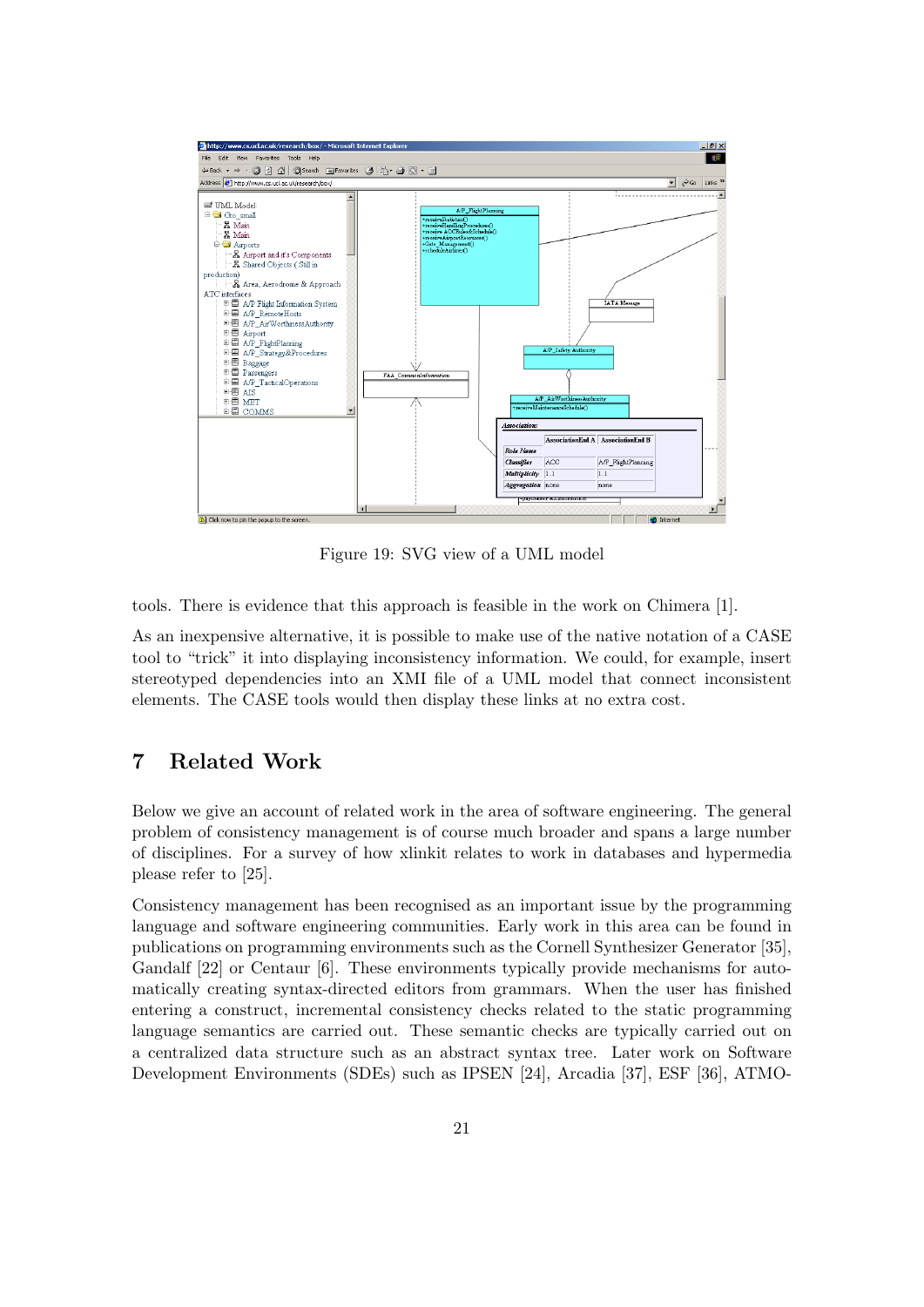SPHERE [5] and GOODSTEP [14] raised the complexity by integrating tools for different languages. The latter in particular allowed the specification of semantic rules [14]. Checks for semantic integrity between documents could be triggered by user actions.

Our approach represents a generalisation in that it builds on the open model of XML rather than specific programming formalisms. While most SDEs are based on centralised repositories such as PCTE [7] or an object database, we allow for the distribution of the documents across Web servers and provide appropriate diagnostics in the form of links. The distribution of documents combined with our "tolerant" view of inconsistency led us to a much more loosely integrated approach, where consistency checks will not be triggered by modifications to documents but invoked only at certain points in time – for example at predefined points in a process or when specifications are baselined.

Consistency management in software engineering has itself become a topic, for a survey we refer to [28] and for a research agenda to [17]. The "tolerant" approach to inconsistency, which asserts that inconsistency cannot be eradicated in any sufficiently complex system, but must be monitored nonetheless, was first seen in the area of databases in [4]. This tolerant approach gains special significance in our scenario of distributed specifications, as enforcing total consistency becomes even less feasible.

A viewpoint [19] allows developers to express a design fragment in some specification language, together with additional attributes describing the viewpoint. Multiple viewpoints can describe the same design fragment, leading to overlap and hence the possibility of inconsistency. The issues involved in inconsistency handling of multi-perspective specifications are outlined in [18]. Research in the viewpoints area also introduces the idea of consistency rules [11] between distributed specifications. The work on viewpoints has spun off our continuing interest in consistency management and in particular our tolerant view in which consistency is not always enforced. For a detailed discussion see [17]. Although a lot of theoretical work on viewpoints and the associated consistency checking scheme has been done, no generic implementation was ever provided. Our work realises these ideas by providing a concrete implementation on top of which a viewpoint framework can be built.

Chimera [1] demonstrates how heterogeneous software engineering tools can be integrated over a hypertext infrastructure. It shows how n-ary links can be established and visualised between distributed CASE tools. We believe that our work complements Chimera, as it could be used as a front-end to establish a "web of inconsistency" – or a "web of consistency" – across tools, while Chimera takes care of visualisation.

Finally, the link generation semantics for xlinkit was formally specified and evaluated in [25]. xlinkit's UML constraints have also been tested against a series of industrial models [26]. xlinkit is based on previous work on consistency checking using XML technologies [13]. The expressive power of xlinkit has since been greatly increased, permitting first order logic constraints that relate any number of documents, rather than just two documents in a pair-wise comparison. xlinkit's link generation semantics has also removed the need for linking annotations that were previously used to guide the checker, the document and rule sets allow for more structured input, and the fetcher subsystem enables checking of legacy data that is not in XML format. Scalability of consistency checks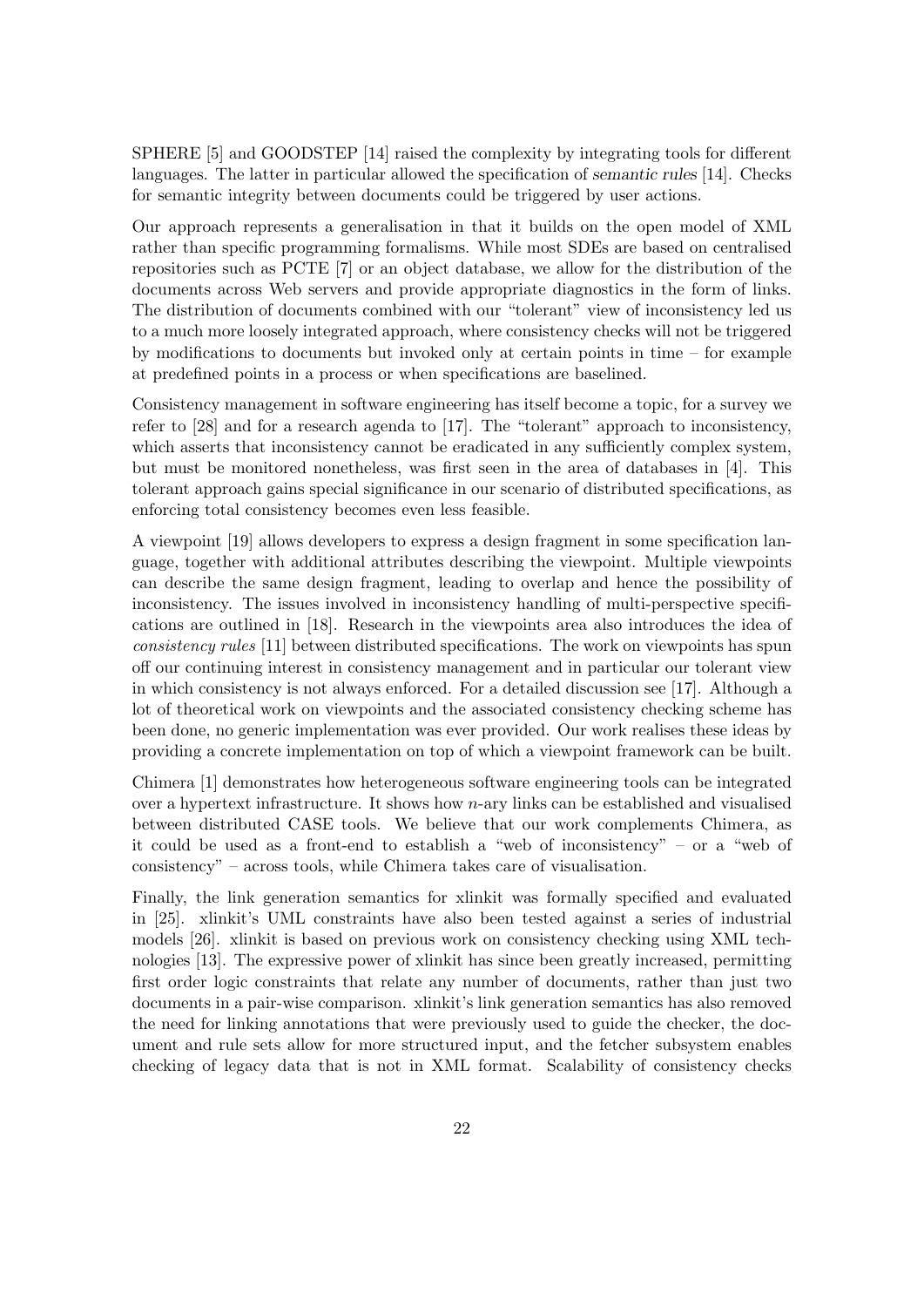was addressed in [20], which contains an evaluation of a mobile agent architecture for incremental consistency checks.

# 8 Conclusion and Future Work

We have identified in this paper a set of challenges for consistency management that arise during the development of large and complex systems. Based on a categorisation of the types of consistency constraints that occur in and between specifications at various stages of the lifecycle, we have identified a set of requirements that consistency management mechanisms have to address in order to provide proper support. Those are: flexibility in constraint application and a tolerant approach to consistency; support for distributed specifications; a mechanism for bridging the heterogeneity gaps between different specification languages, without resorting to a "common" vocabulary; and strong diagnostics that show which parts of specifications contribute to inconsistency.

Using the xlinkit framework, we have demonstrated that it is possible to address these problems in a very light-weight manner, without requiring tight integration, complex translation of specifications or bulky tools. xlinkit's hyperlink semantics has been shown to be useful in the Enterprise JavaBeans case study, where it was used to link inconsistent specification elements, irrespective of whether they were part of the design, implementation or deployment descriptor.

Our work with xlinkit and our case studies have left some questions unanswered and have also left us with new insights. Firstly, the different rule sets in the study were not equal citizens. The Java-UML constraints, for example, cannot be checked before the profile constraints have been checked and the model has been made consistent. The reason is that the Java constraints rely on the correct stereotypes and tagged values being in place so as to relate to various bean properties in the model. It thus seems that some lightweight process is required: In the initial stages, the design model will have to be annotated with the correct stereotypes from the EJB profile. The first rule set can then be checked to find any errors in the annotation. Once the correct annotation is in place, the remaining checks can be performed. We do not provide an automated dependency mechanism between constraints because that would violate our view of consistency: a developer may want to incompletely annotate a UML model and still perform some checks against Java source files. Instead, we leave it to developers to chose the order in which they make their changes. It would also be possible to connect xlinkit with a process or workflow engine, although this would have to be done carefully if the light-weight and unintrusive characteristics of xlinkit were to be maintained.

We have not addressed the problem of what happens once inconsistencies have been detected. While we have outlined some ideas for visualising consistency links, the problem of acting on inconsistency is complex and cannot be addressed here. We are planning to make some low-level repair facilities available based on the links in our linkbases. How such repair mechanisms would be integrated in the overall development process is a matter for further research.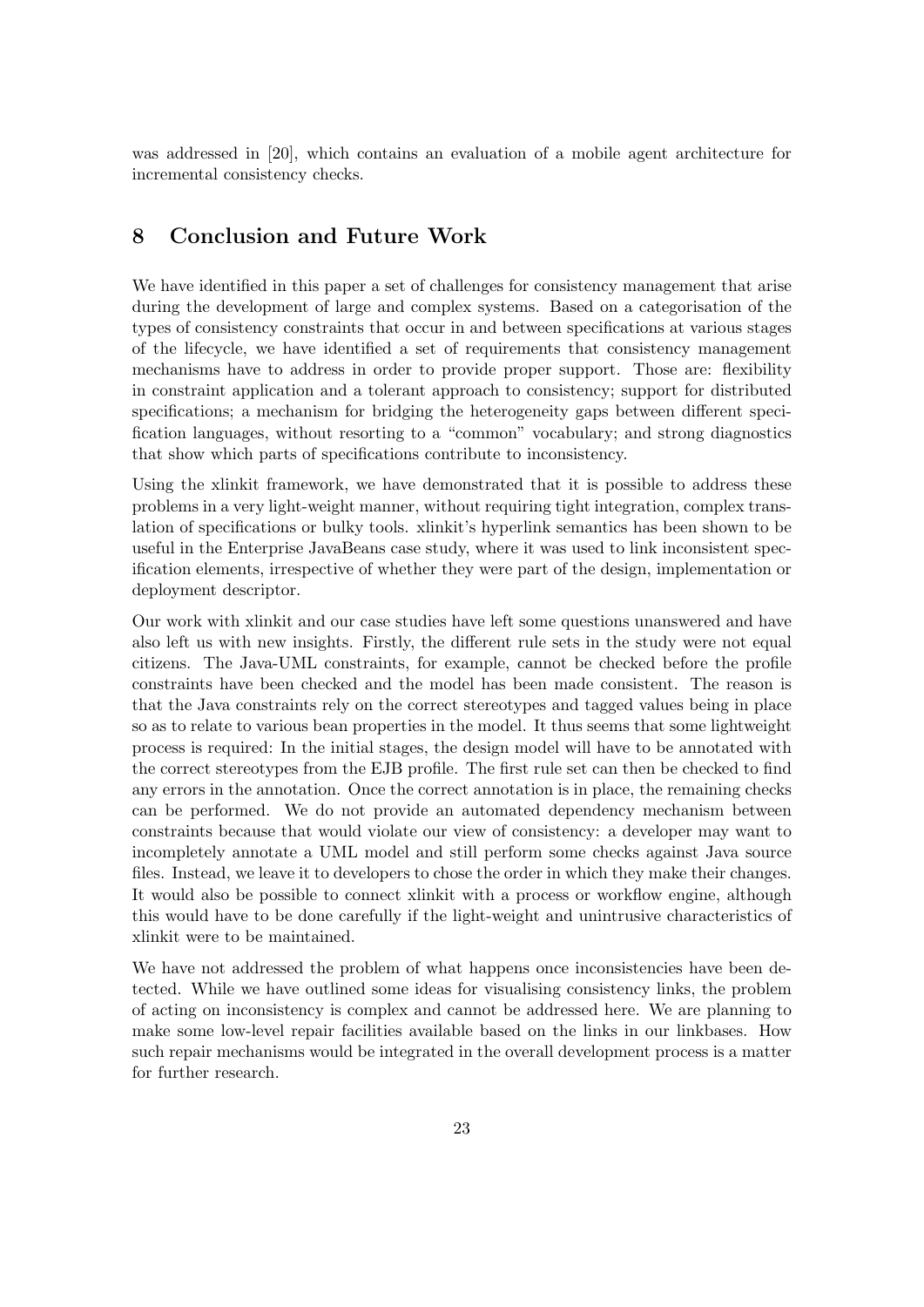The checking times in the study, while reasonable, may not be adequate for interactive applications, such as the edit-compile-debug cycle common in software engineering. We have already made inroads into this problem by specifying an incremental checking scheme that only checks those constraints that are affected by changes to documents. We are currently evaluating whether this scheme will provide sufficient time savings.

Finally, we are investigating the application of xlinkit in a variety of different domains, ranging from finance to bio-informatics. In the latter case, we will attempt to check the consistency of large (gigabytes) database containing information about proteins. xlinkit's checking mechanism is fairly architecture-independent, which may be to our benefit since early investigation shows that the requirements on consistency checking architectures vary widely between different application domains.

## Acknowledgements

We would like to thank Anthony Ivetac, who not only pointed us to the EJB profile for the UML but also made the case study implementation available. We thank Zeeshawn Durrani for implementing the linkbase servlet and Danila Smolko and Andrea Zisman for early work on using XML for consistency management. We gratefully acknowledge financial support from Zuhlke Engineering for Christian Nentwich.

## References

- [1] K. M. Anderson, R. N. Taylor, and E. J. Whitehead. Chimera: hypermedia for heterogeneous software development enviroments. ACM Transactions on Information Systems, 18(3):211–245, July 2000.
- [2] Apache Software Foundation. Ant. http://jakarta.apache.org/ant, 1999.
- [3] V. Apparao, S. Byrne, M. Champion, S. Isaacs, I. Jacobs, A. Le Hors, G. Nicol, J. Robie, R. Sutor, C. Wilson, and L. Wood. Document Object Model (DOM) Level 1 Specification. W3C Recommendation http://www.w3.org/TR/1998/REC-DOM-Level-1-19981001, World Wide Web Consortium, October 1998.
- [4] R. Balzer. Tolerating Inconsistency. In Proceedings of the 13th International Conference on Software Engineering, pages 158–165, Austin, TX USA, May 1991. IEEE Computer Society Press.
- [5] J. Boarder, H. Obbink, M. Schmidt, and A. Völker. Advanced techniques and methods of system production in a heterogeneous, extensible, and rigorous environment. In N. Madhavji, W. Schäfer, and H. Weber, editors, *Proc. of the 1st Int. Conf. on* System Development Environments and Factories, pages 199–206, Berlin, Germany, 1989. Pitman Publishing.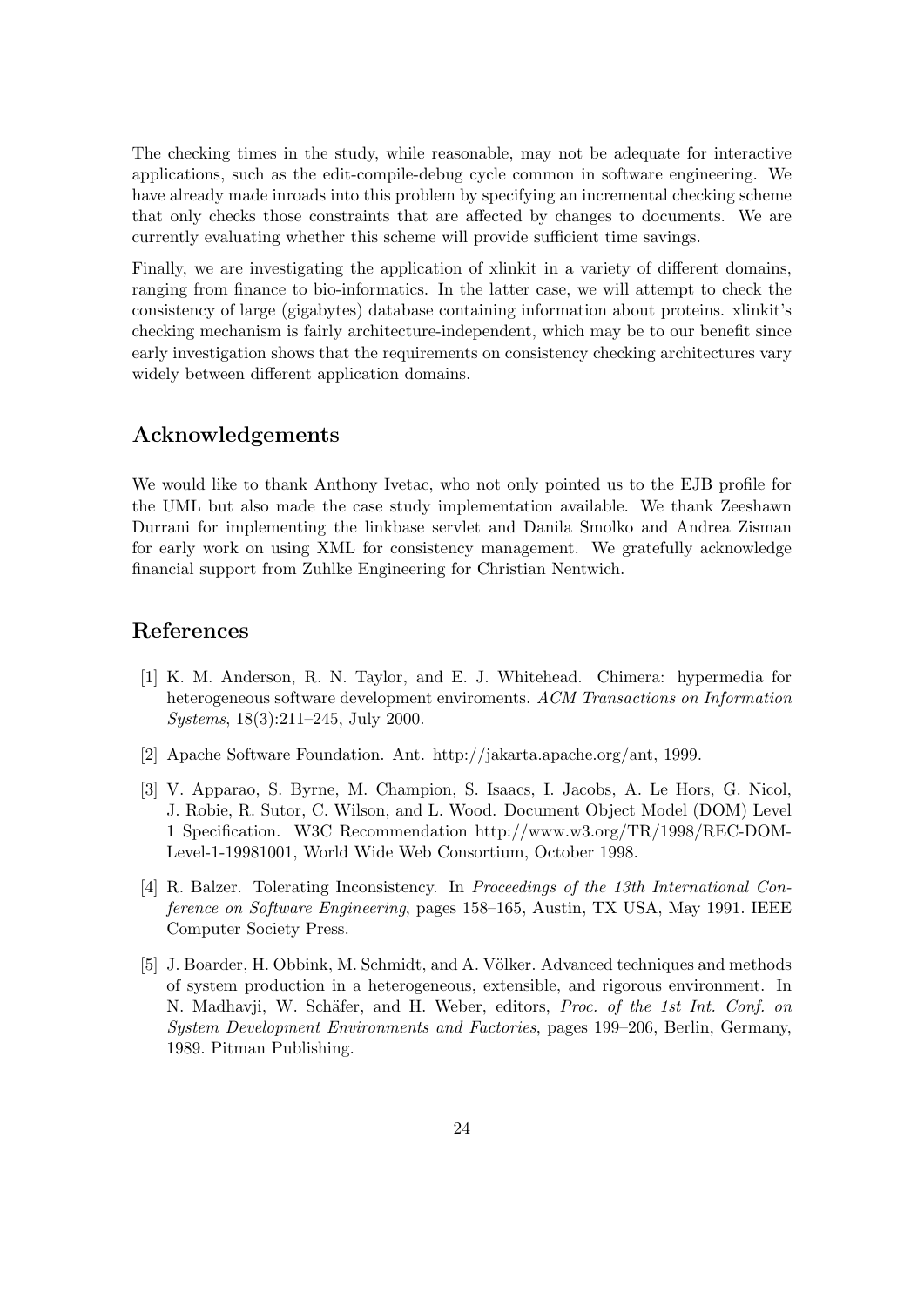- [6] P. Borras, D. Clément, T. Despeyroux, J. Incerpi, G. Kahn, B. Lang, and V. Pascual. CENTAUR: The System. ACM SIGSOFT Software Engineering Notes, 13(5):14–24, 1988. Proc. of the ACM SIGSOFT/SIGPLAN Software Engineering Symposium on Practical Software Development Environments, Boston, MA, USA.
- [7] G. Boudier, F. Gallo, R. Minot, and I. Thomas. An Overview of PCTE and PCTE+. ACM SIGSOFT Software Engineering Notes, 13(2):248–257, 1989. Proc. of the ACM SIGSOFT/SIGPLAN Software Engineering Symposium on Practical Software Development Environments, Boston, MA, USA.
- [8] T. Bray, J. Paoli, C. M. Sperberg-McQueen, and E. Maler. Extensible Markup Language. Recommendation http://www.w3.org/TR/2000/REC-xml-20001006, World Wide Web Consortium, October 2000.
- [9] J. Clark and S. DeRose. XML Path Language (XPath) Version 1.0. Recommendation http://www.w3.org/TR/1999/REC-xpath-19991116, World Wide Web Consortium, November 1999.
- [10] S. DeRose, E. Maler, and D. Orchard. XML Linking Language (XLink) Version 1.0. W3C Recommendation http://www.w3.org/TR/xlink/, World Wide Web Consortium, June 2001.
- [11] S. Easterbrook, A. Finkelstein, J. Kramer, and B. Nuseibeh. Coordinating Distributed ViewPoints: The Anatomy of a Consistency Check. Int. Journal of Concurrent Enqineering: Research & Applications,  $2(3):209-222$ , 1994.
- [12] Jack Greenfield (Editor). UML/EJB Mapping Specification 1.0. Technical Report JSR-000026, Java Community Process, May 2001.
- [13] E. Ellmer, W. Emmerich, A. Finkelstein, D. Smolko, and A. Zisman. Consistency Management of Distributed Documents using XML and Related Technologies. Research Note 99-94, University College London, Dept. of Computer Science, 1999.
- [14] W. Emmerich. GTSL An Object-Oriented Language for Specification of Syntax Directed Tools. In Proc. of the 8th Int. Workshop on Software Specification and Design, pages 26–35. IEEE Computer Society Press, 1996.
- [15] J. Ernst. CDIF XML-based Transfer Format. Electronic Industries Association, Engineering Dept., http://www.cdif.org, June 1998.
- [16] D. C. Fallside. XML Schema Part 0: Primer. Recommendation http://www.w3.org/TR/2001/REC-xmlschema-0-20010502/, World Wide Web Consortium, MAY 2001.
- [17] A. Finkelstein. A Foolish Consistency: Technical Challenges in Consistency Management. In Proceedings of the 11th International Conference on Database and Expert Systems Applications (DEXA), pages 1–5, London, UK, September 2000. Springer.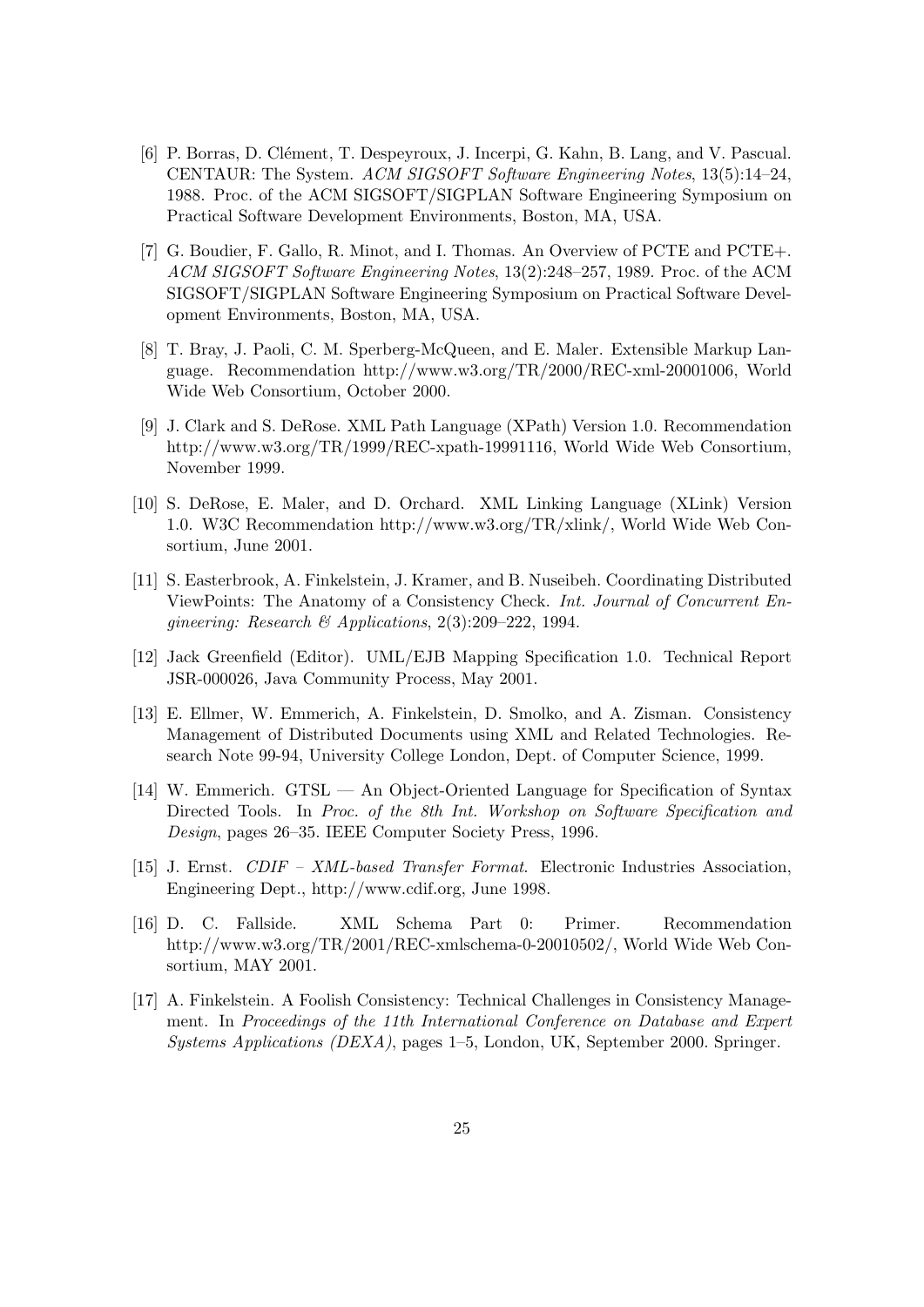- [18] A. Finkelstein, D. Gabbay, H. Hunter, J. Kramer, and B. Nuseibeh. Inconsistency Handling in Multi-Perspective Specifications. IEEE Transactions on Software Engineering, 20(8):569–578, 1994.
- [19] A. Finkelstein, J. Kramer, B. Nuseibeh, L. Finkelstein, and M. Goedicke. Viewpoints: a framework for integrating multiple perspectives in system development. Int. Journal of Software Engineering and Knowledge Engineering, 2(1):21–58, 1992.
- [20] A. Finkelstein and D. Smolko. Software Agent Architecture for Consistency Management in Distributed Documents. In Proceedings of SCI 2000 – World Multiconference on Systemics, Cybernetics and Informatics and ISAS 2000 – 6th Internatiomal Conference on Information Systems Analysis and Synthesis, pages 715–719. International Institute of Informatics and Systemics, 2000.
- [21] D. Garlan and Z. Wang. ACME-Based Software Architecture Interchange. In P. Ciancarini and A. Wolf, editors, Coordination Languages and Models, Third International Conference, COORDINATION '99, volume 1594 of Lecture Notes in Computer Science, pages 340–354. Springer, Amsterdam, The Netherlands, 1999.
- [22] A. N. Habermann and D. Notkin. Gandalf: Software Development Environments. IEEE Transactions on Software Engineering, 12(12):1117–1127, 1986.
- [23] V. Matena and M. Hapner. Enterprise JavaBeans Specification v1.1. Technical report, Sun Microsystems, DEC 1999.
- [24] M. Nagl, editor. Building Tightly Integrated Software Development Environments: The IPSEN Approach, volume 1170 of Lecture Notes in Computer Science. Springer Verlag, 1996.
- [25] C. Nentwich, L. Capra, W. Emmerich, and A. Finkelstein. xlinkit: a Consistency Checking and Smart Link Generation Service. ACM Transactions on Internet Technology, 2001. To appear.
- [26] C. Nentwich, W. Emmerich, and A. Finkelstein. Static Consistency Checking for Distributed Specifications. In Proceedings of the 16th International Conference on Automated Software Engineering (ASE), San Diego, CA, November 2001. IEEE Computer Science Press. To appear.
- [27] C. Nentwich, W. Emmerich, A. Finkelstein, and A. Zisman. BOX: Browsing Objects in XML. Software Practice and Experience, 30(15):1661–1676, 2000.
- [28] B. Nuseibeh, S. Easterbrook, and A. Russo. Leveraging Inconsistency in Software Development. IEEE Computer, 33(4):24–29, April 2000.
- [29] Object Management Group. The Meta Object Facility 1.3. Object Management Group, 492 Old Connecticut Path, Framingham, MA 01701, USA, March 2000.
- [30] Object Management Group. UML Profile for CORBA Specification, October 2000.
- [31] Object Management Group. Unified Modeling Language Specification, March 2000.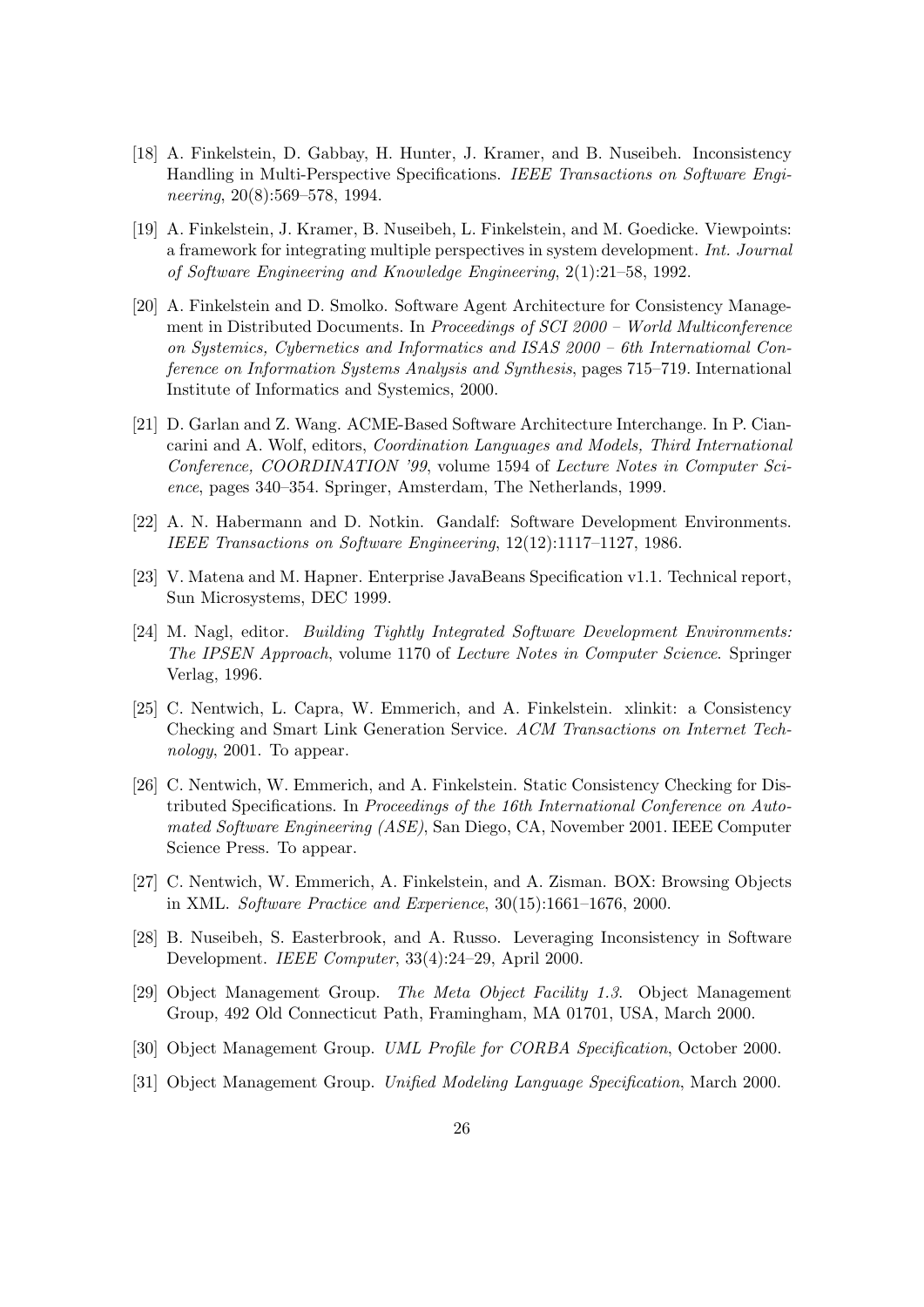- [32] Object Management Group, 492 Old Connecticut Path, Framingham, MA 01701, USA. XML Metadata Interchange (XMI) Specification 1.1, November 2000.
- [33] Object Management Group. The Common Object Request Broker: Architecture and Specification Revision 2.5. 492 Old Connecticut Path, Framingham, MA 01701, USA, September 2001.
- [34] Open Group. Architecture Description Markup Language (ADML) Version 1. Technical Report I901, Reading, UK, 2000.
- [35] T. W. Reps and T. Teitelbaum. The Synthesizer Generator. ACM SIGSOFT Software Engineering Notes, 9(3):42–48, 1984. Proc. of the ACM SIGSOFT/SIGPLAN Software Engineering Symposium on Practical Software Development Environments, Pittsburgh, PA, USA.
- [36] W. Schäfer and H. Weber. European Software Factory Plan The ESF-Profile. In P. A. Ng and R. T. Yeh, editors, Modern Software Engineering – Foundations and current perspectives, chapter 22, pages 613–637. Van Nostrand Reinhold, NY, USA, 1989.
- [37] R. N. Taylor, R. W. Selby, M. Young, F. C. Belz, L. A. Clarce, J. C. Wileden, L. Osterweil, and A. L. Wolf. Foundations of the Arcadia Environment Architecture. ACM SIGSOFT Software Engineering Notes, 13(5):1-13, 1988. Proc. of the  $4^{th}$  ACM SIGSOFT Symposium on Software Development Environments, Irvine, Cal.
- [38] B. Trancon y Widemann, M. Lepper, J. Wieland, and P. Pepper. Automized Generation of Typed Syntax Trees Via XML. In Proc. of the XSE Workshop, pages 20–23, 2001.

# A UML Foundation/Core Constraints

## A.1 Assocation

[1] The AssociationEnds must have a unique name within the Association

[2] At most one AssociationEnd may be an aggregation or composition

[3] If an Association has three or more AssociationEnds, then no AssociationEnd may be an aggregation or composition

[4] The connected Classifiers of the AssociationEnds should be included in the Namespace of the Association

#### A.2 AssociationClass

[1] The names of the AssociationEnds and the StructuralFeatures do not overlap

[2] An AssociationClass cannot be defined between itself and something else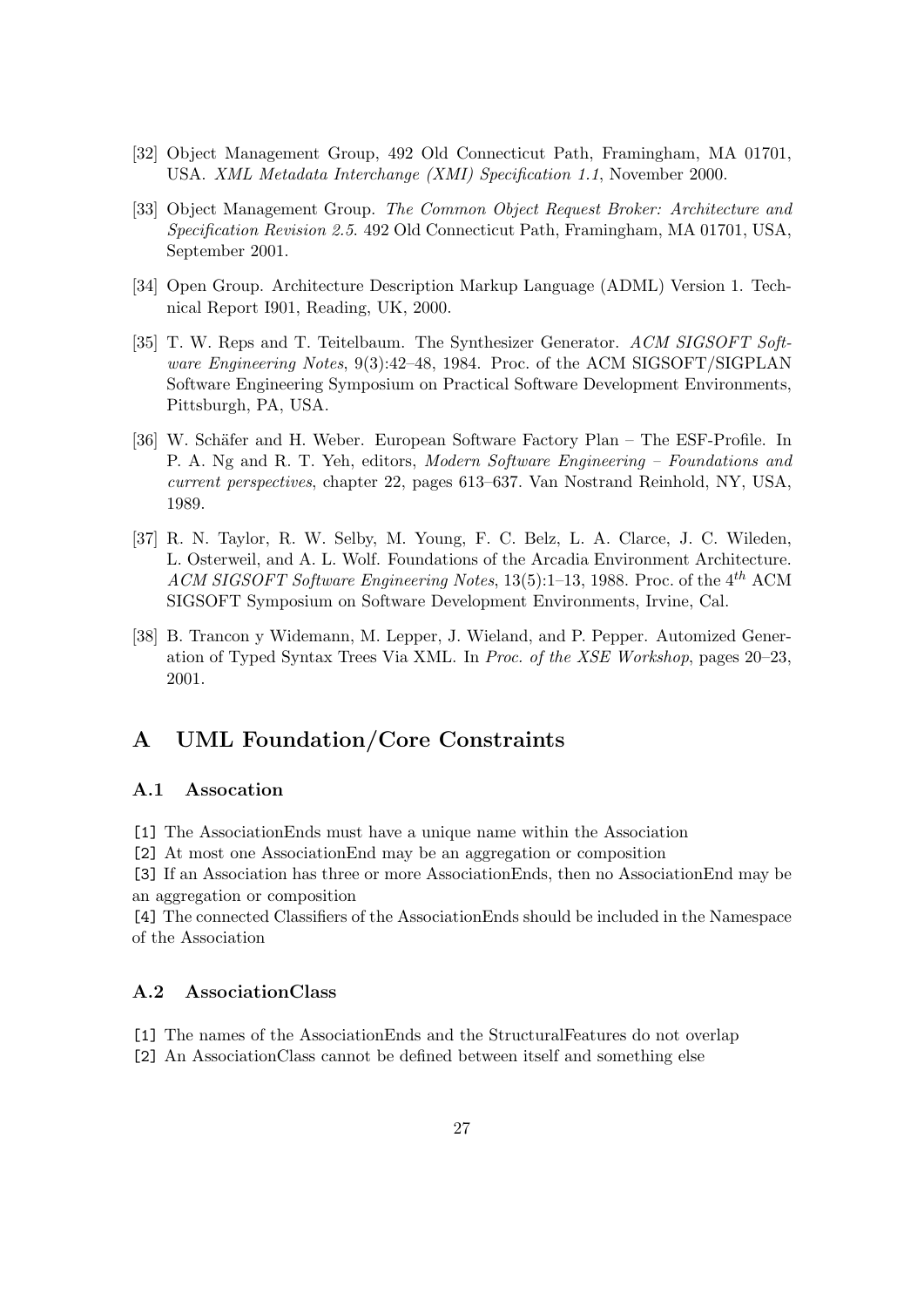## A.3 AssociationEnd

[1] The Classifier of an AssociationEnd cannot be an Interface or a DataType if the association is navigable from that end

[2] An Instance may not belong by composition to more than one composite Instance

## A.4 BehavioralFeature

[1] All parameters should have a unique name

[2] The type of the Parameters should be included in the Namespace of the Classifier

## A.5 Class

[1] If a Class is concrete, all the Operations of the Class should have a realizing method in the full descriptor

### A.6 Classifier

[2] No Attributes may have the same name within a Classifier

[3] No opposite AssociationEnds may have the same name within a Classifier

[4] The name of an Attribute may not be the same as the name of an opposite AssociationEnd or a ModelElement contained in the Classifier

[5] The name of an opposite AssociationEnd may not be the same as the name of an Attribute or ModelElement contained in the Classifier

[6] For each Operation in a specification realized by a Classifier, the Classifier must have a matching Operation

## A.7 Component

[1] A Component may only contain other Components

### A.8 Constraint

[1] A Constraint cannot be applied to itself

### A.9 DataType

- [1] A DataType can only contain Operations, which all must be queries
- [2] A DataType cannot contain any other model elements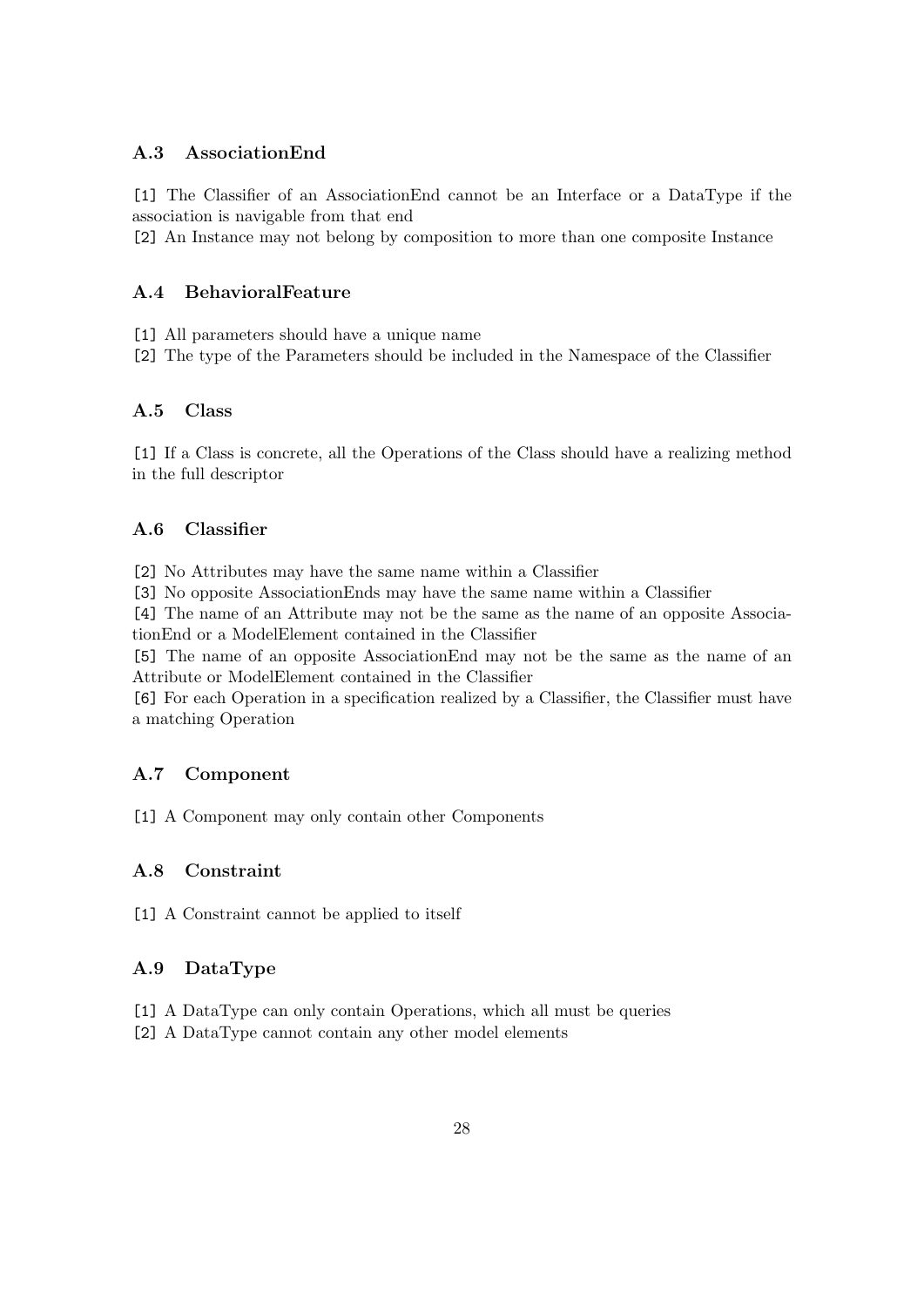## A.10 GeneralizableElement

[1] A root cannot have any Generalizations

[2] No GeneralizableElement can have a parent Generalization to an element which is a leaf

[4] The parent must be included in the namespace of the GeneralizableElement

# A.11 Interface

[1] An Interface can only contain Operations

- [2] An Interface cannot contain any ModelElements
- [3] All Features defined in an Interface are public

# A.12 Method

[1] If the realized Operation is a query, then so is the method

[2] The signature of the Method should be the same as the signature of the realized Operation

[3] The visibility of the Method should be the same as for the realized Operation

# A.13 Namespace

[1] If a contained element, which is not an Association or Generalization has a name, then the name must be unique in the Namespace

[2] All Associations must have a unique combination of name and associated Classifiers in the Namespace

## A.14 StructuralFeature

[1] The connected type should be included in the owner's Namespace

# A.15 Type

- [1] A Type may not have any methods
- [2] The parent of a type must be a type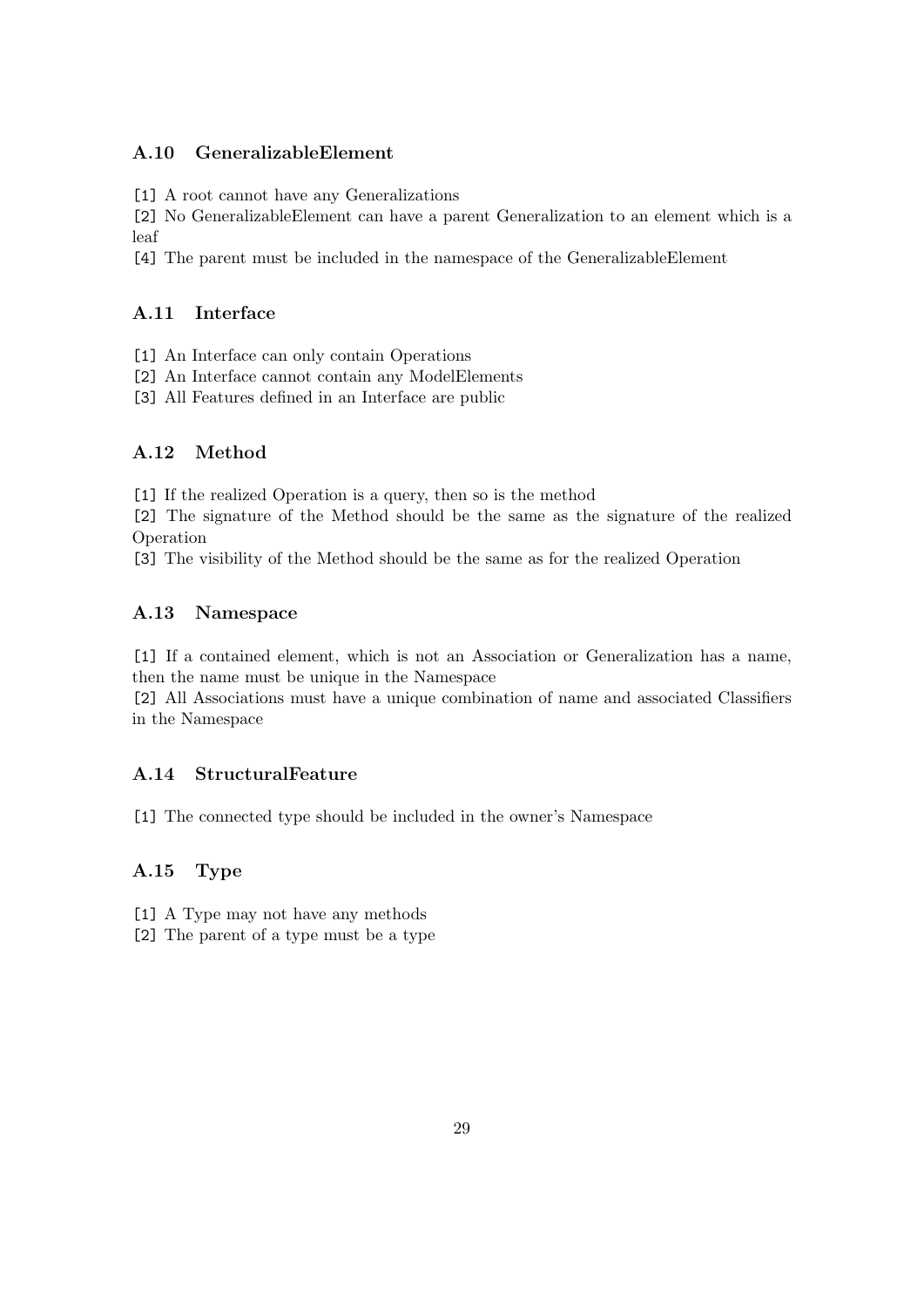# B EJB Constraints

## B.1 Design Model - External View Constraints

#### B.1.1 EJB Remote Interface

[1] The Class must specialize a model elements that represents the Java Interface, javax.ejb.EJBObject

[2] All of the Operations contained by the Class must represent EJB Remote Methods [4] The Class must be the supplier of a UML Usage, stereotyped as  $\langle\langle\cdot\rangle\rangle$ . whose client represents the EJB Home Interface of the same EJB Enterprise Bean

#### B.1.2 EJB Home Interface

[1] The Class must specialize a model elements that represents the Java Interface, javax.ejb.EJBHome

[2] All of the Operations contained by the Class must represent EJB Home Methods [4] The Class must be the client of a UML Usage, stereotyped as  $\langle$ instantiate $\rangle$ , whose supplier represents the EJB Remote Interface of the same EJB Enterprise Bean

#### B.1.3 EJB Session Home

[1] The Class must not be tagged as persistent

[2] The value of the EJBSessionType tag must be either Stateful or Stateless

[3] The Class may not contain any Operations that represent EJB Finder Methods

[4] The Class must contain at least one Operation that represents an EJB Create Method

[5] If the value of the EJBSessionType tag is Stateless, then the Class must contain exactly one Operation that represents an EJB Create Method. The type of its return Parameter must be the supplier of a UML Usage, stereotyped as  $\langle\langle\cdot\rangle\rangle$  instantiate  $\rangle\langle\cdot\rangle$ , whose client is the Class

#### B.1.4 EJB Entity Home

[1] The Class must be tagged as persistent

[2] The Class must contain exactly one Operation that represents an EJB Primary Key Finder Method. The type of its return Parameter must be the supplier of a UML Usage, stereotyped as  $\langle\langle\cdot\rangle\rangle$  instantiates  $\langle\cdot\rangle$ , whose client is the Class

[3] The Class must be the client of a UML Usage, stereotyped as <<EJBPrimaryKey>>, whose supplier represents an EJB Primary Key Class. The supplier must be the type of the in Parameter of the Operation that represents the EJB Primary Key Finder Method